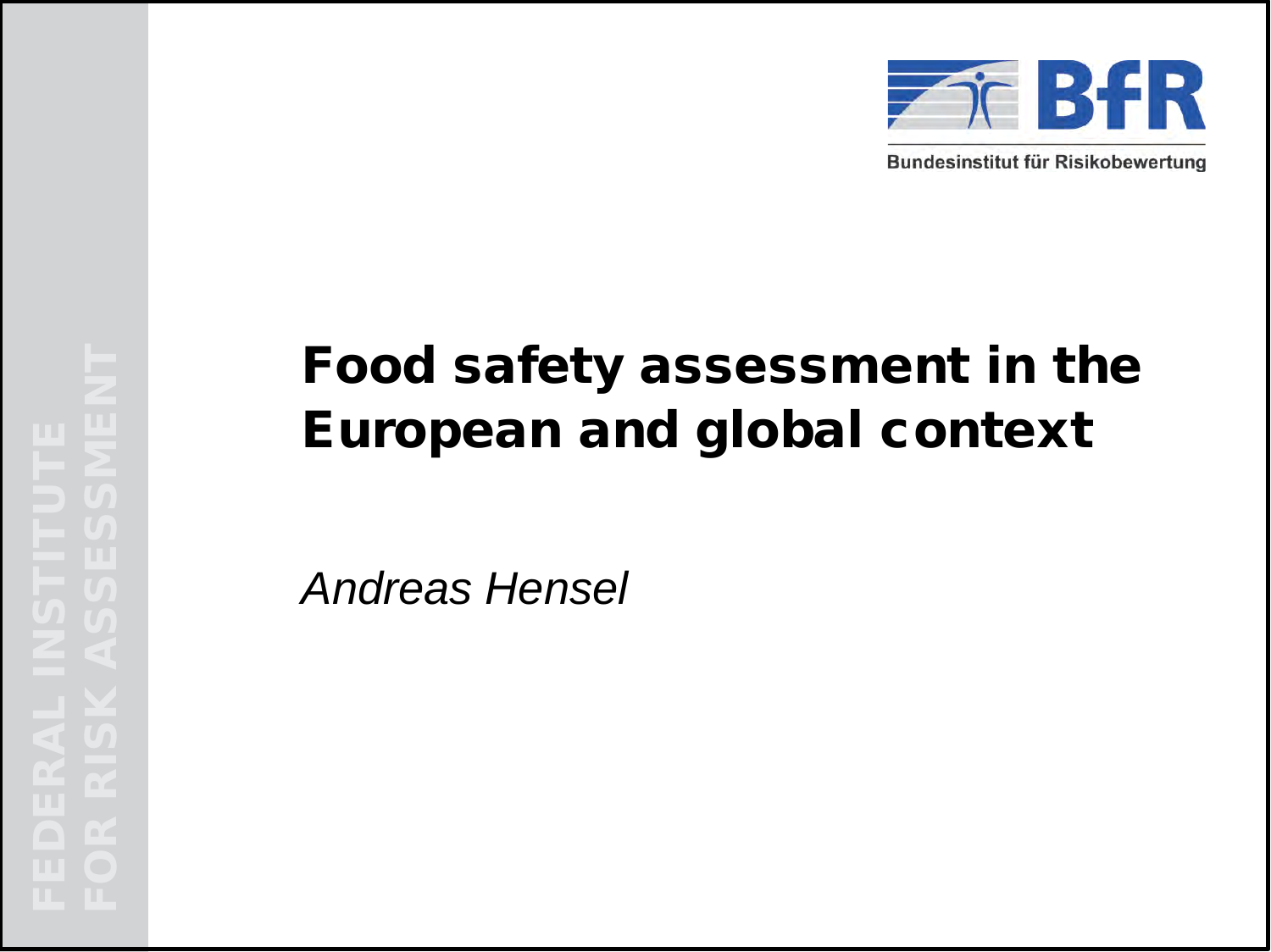## Challenges of globalisation

- Further growth of world population to 10.9 bn in 2100
- Changes in consumption behavior in developing countries and increase in purchasing power (China, India *etc.*)
- Competition of food and feed production with renewable resources and energy plants
- Development of supply, demand, and prices increase the trade in food of low quality and safety
- Systematic control of all commodities and science based services at borders impossible

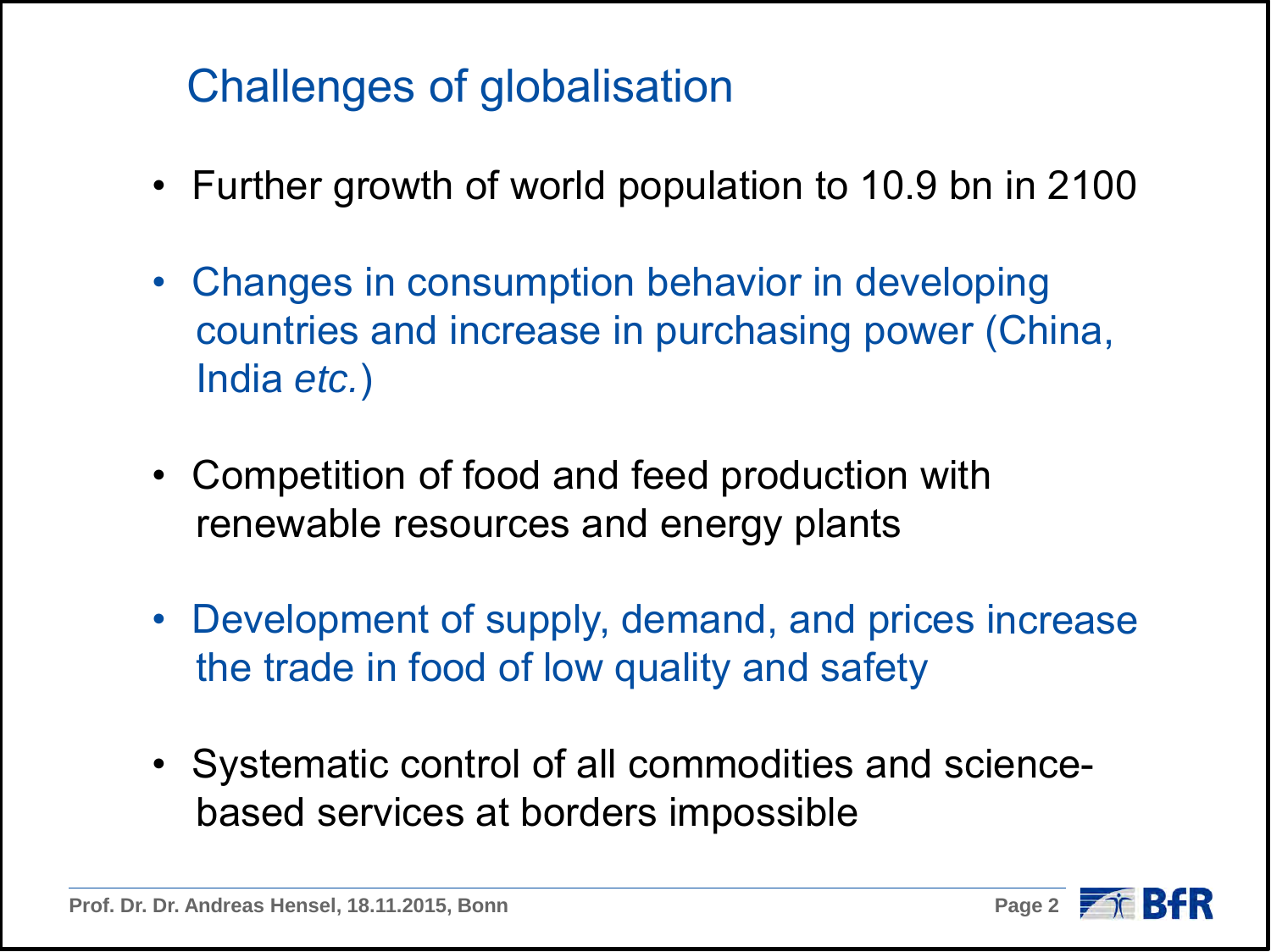#### 40 years in retrospect, 40 years ahead

#### **World population / bn**



#### **World cereal production / bn t**



#### **World meat production / bn t**



Source: FAOSTAT and TI

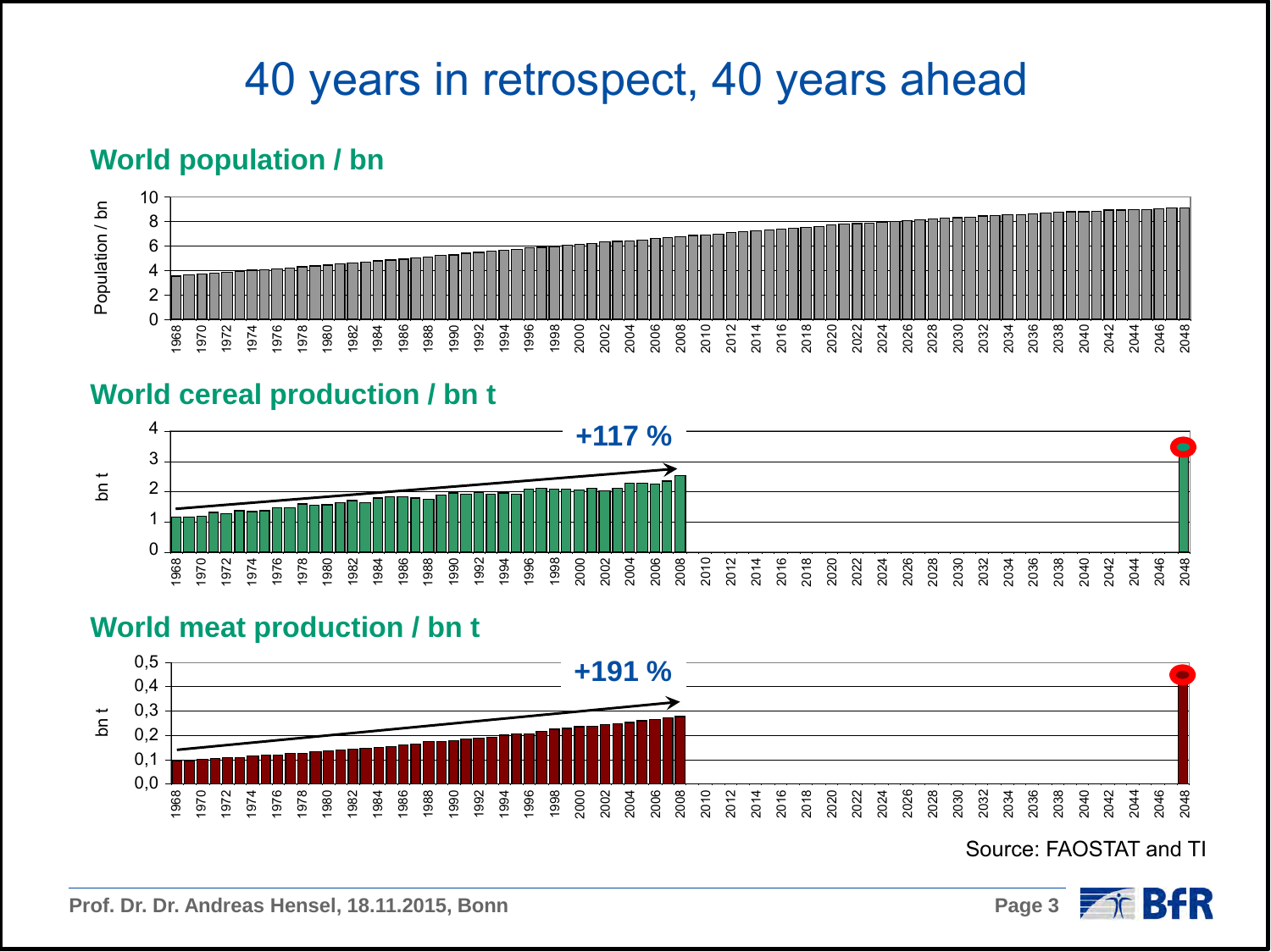## Animal products produced in different regions



Source: FAOSTAT, TI

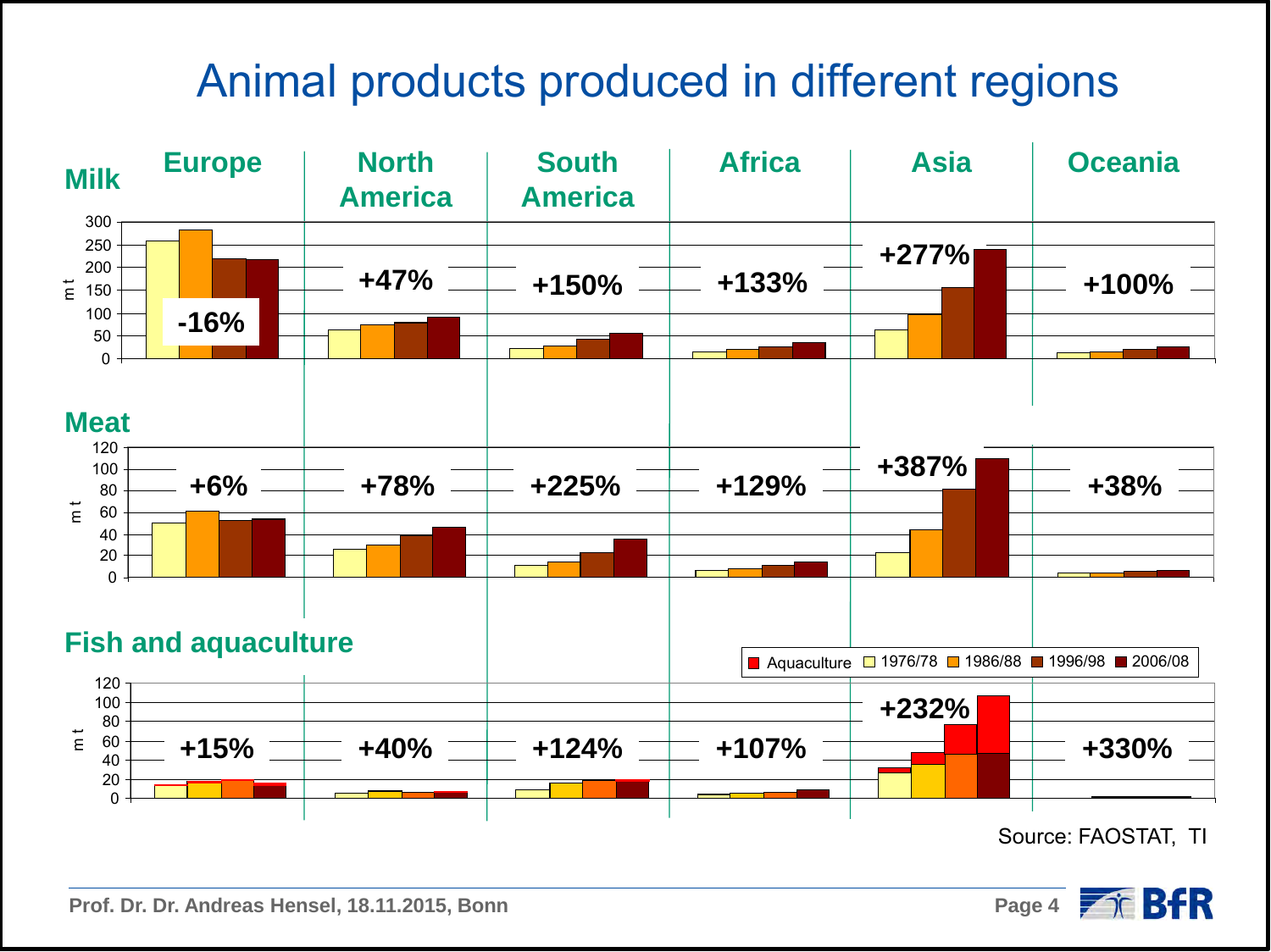#### Globalization of food chains

#### Are we prepared for the global food chain network ?



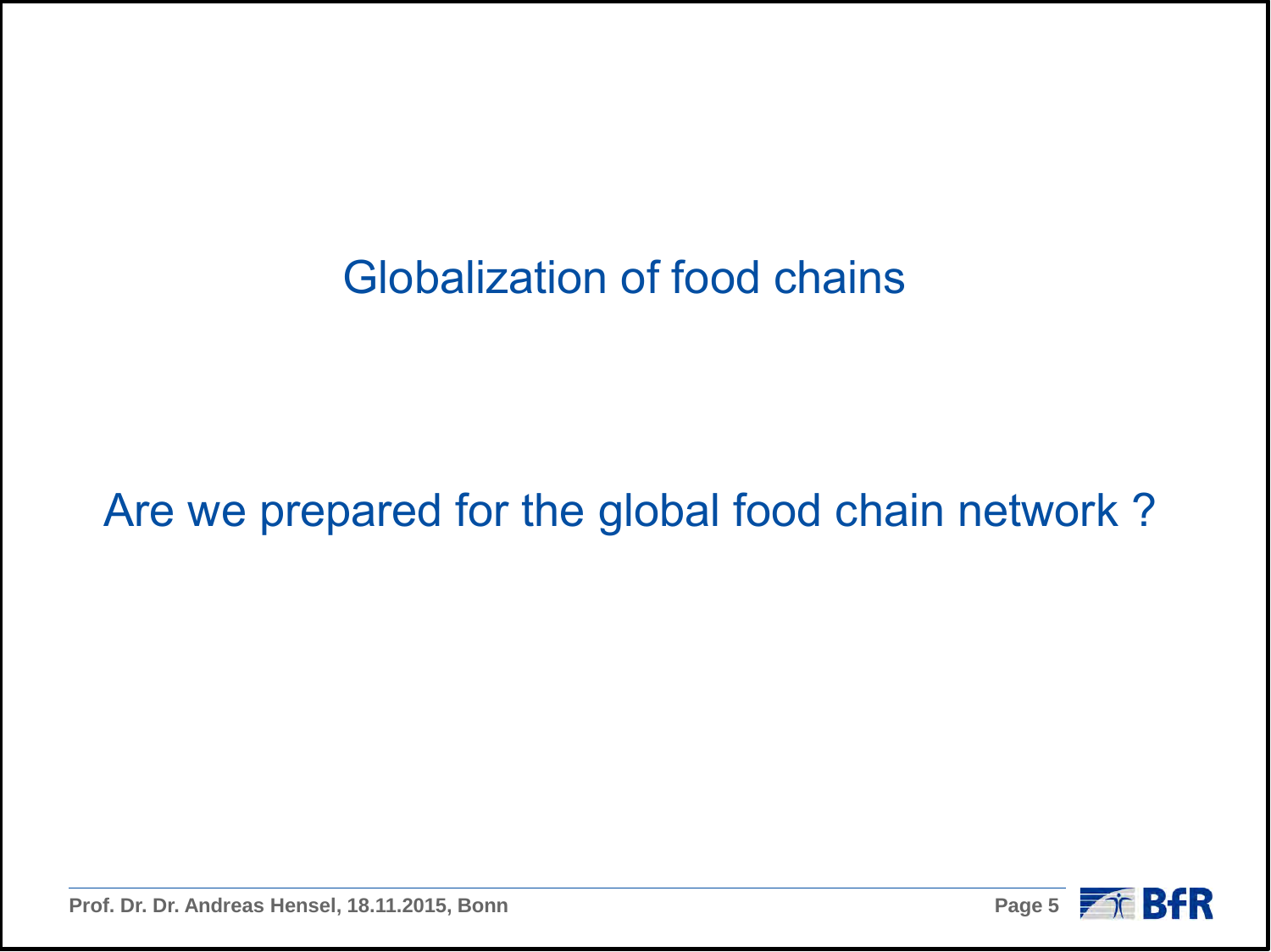#### RASFF: Distribution of Galacto-Oligosaccharides (GOS)





 $\rightarrow$   $\epsilon$  BfR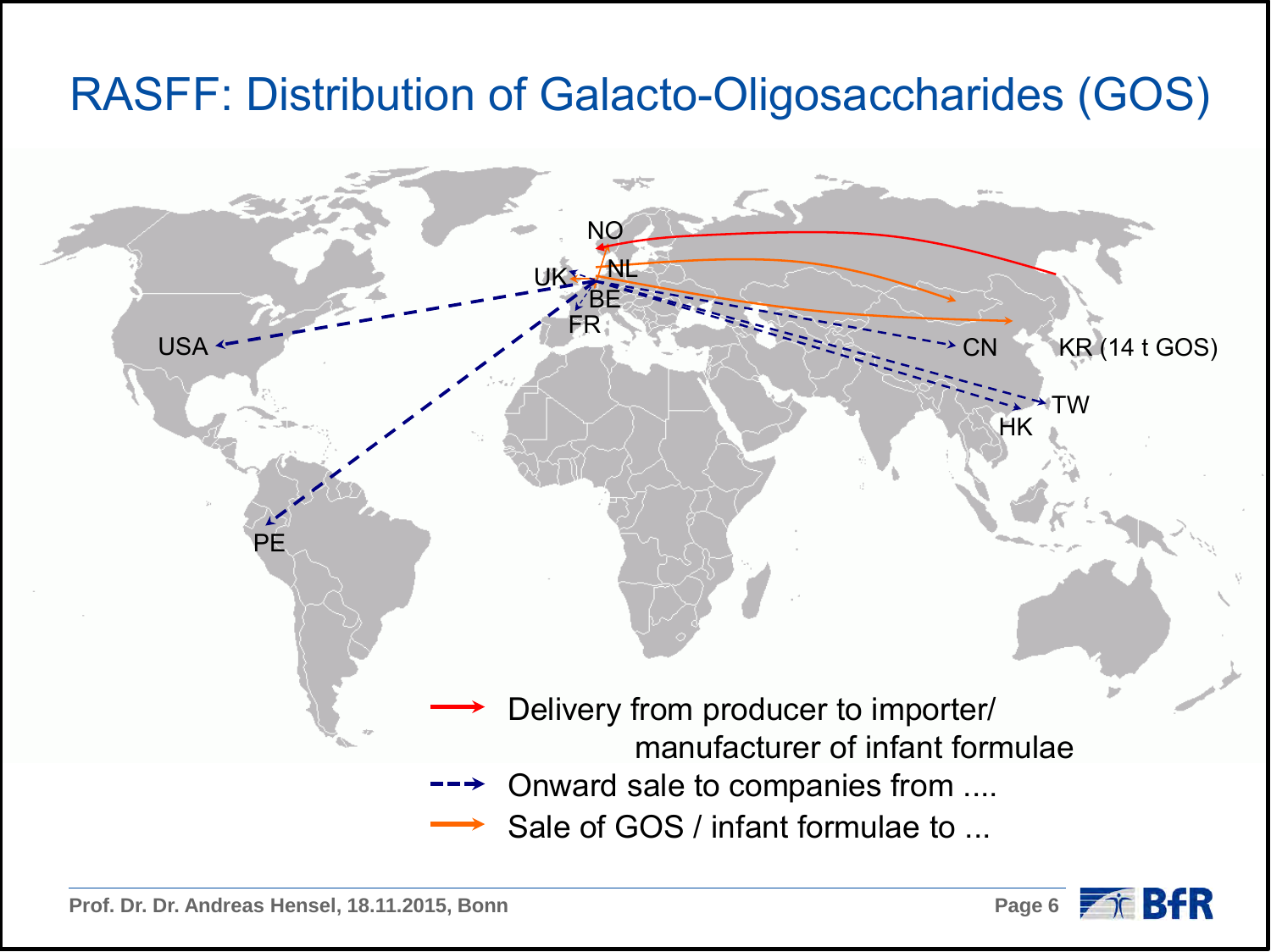Food chain management Meeting the challenges of global food chains

**A conceptual framework for supply chain collaboration: Empirical evidence from the agri-food industry**

Supply Chain Management 12(3):177-186 · May 2007 DOI: 10.1108/13598540710742491



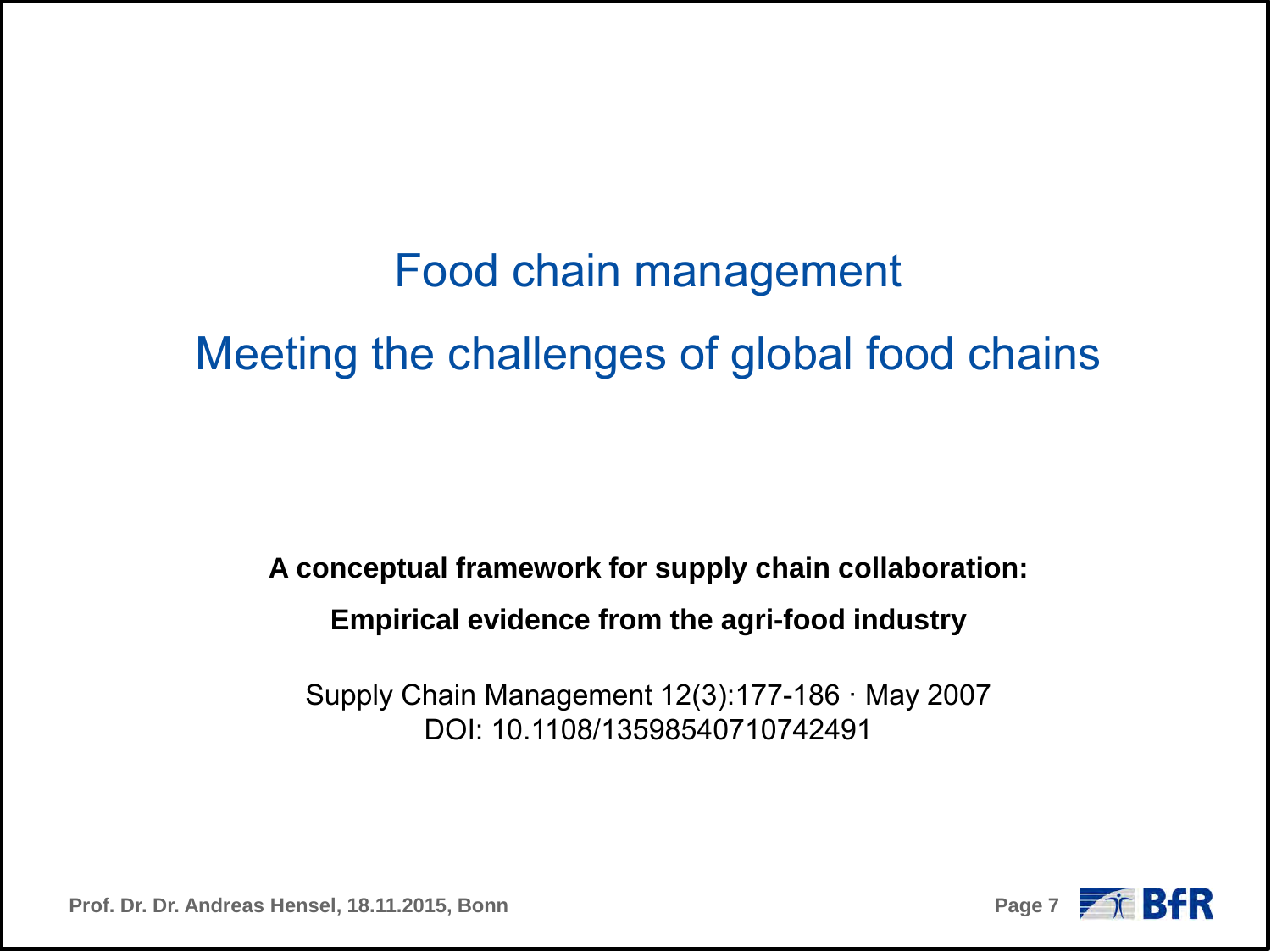#### Web Service: Food Chain-Lab

Visualisisation and interactivity using web tools

(Currently planned project to monitor the spread of contaminations)



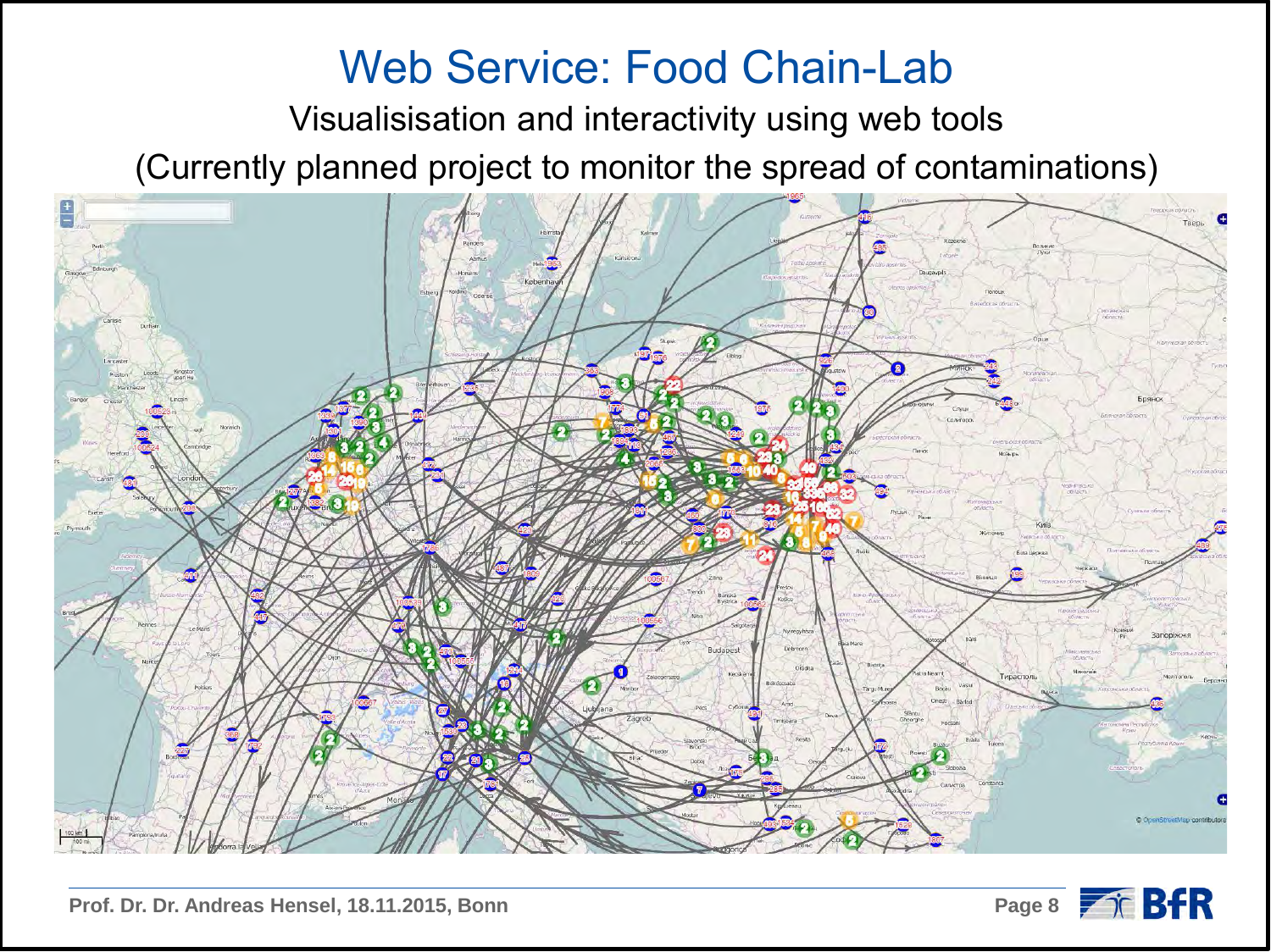#### Hazard and risk

#### **Hazard**

#### Risk

A negative health effect that is induced by a biological, chemical, or physical agent.

Describes the probability of health impairment by a certain amount / dose of a given substance.

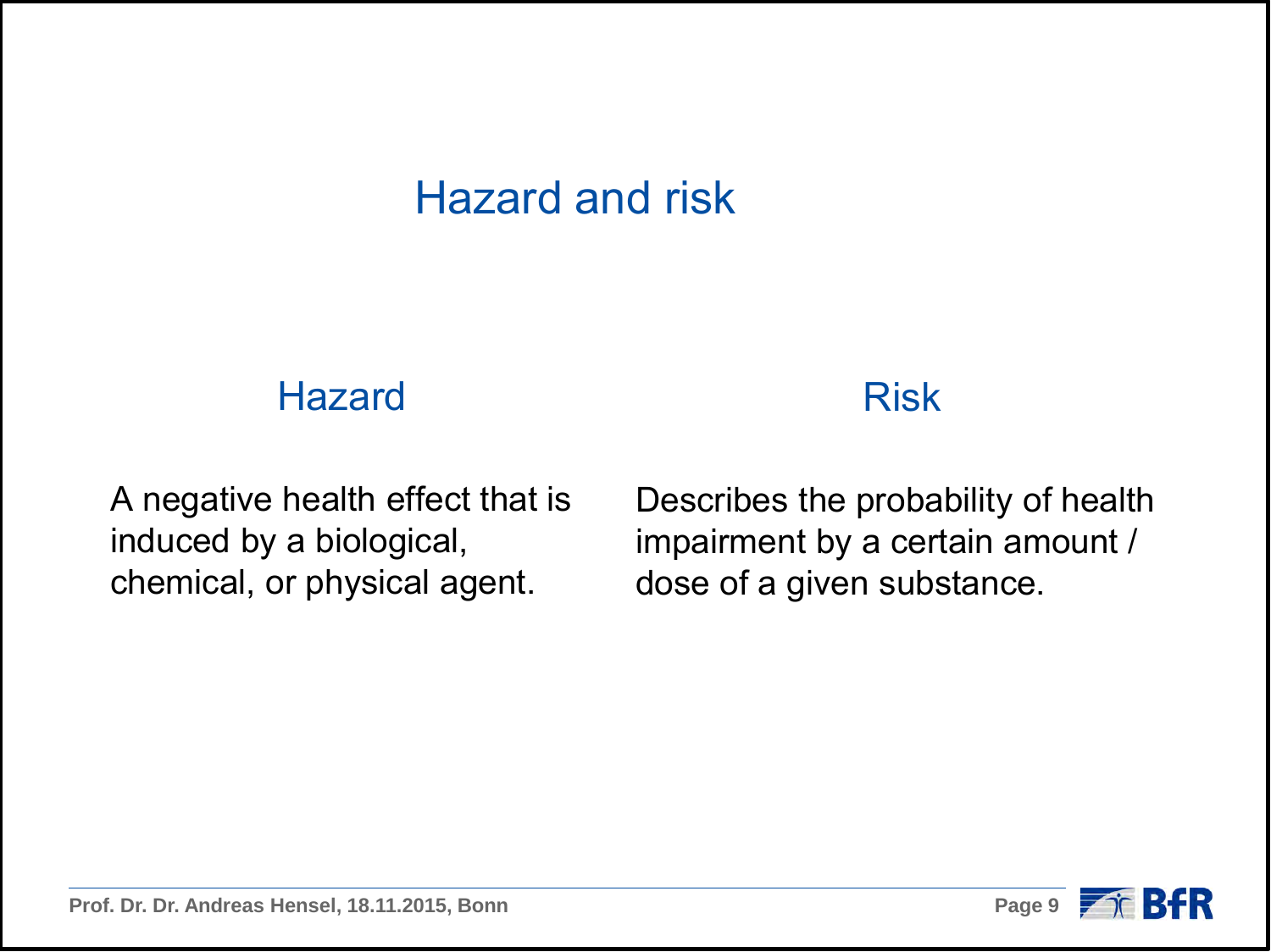#### Public Authorities

- Public agencies face similar problems all over the world.
- Solutions found elsewhere are often effective and acceptable in other countries.
- Interests of public authorities are not identical to the interests of food / feed enterprises.
- Interests of public authorities are not identical on national and global level.
- International networking benefits consumers in the home country.
- International networking benefits fair trade in the world.

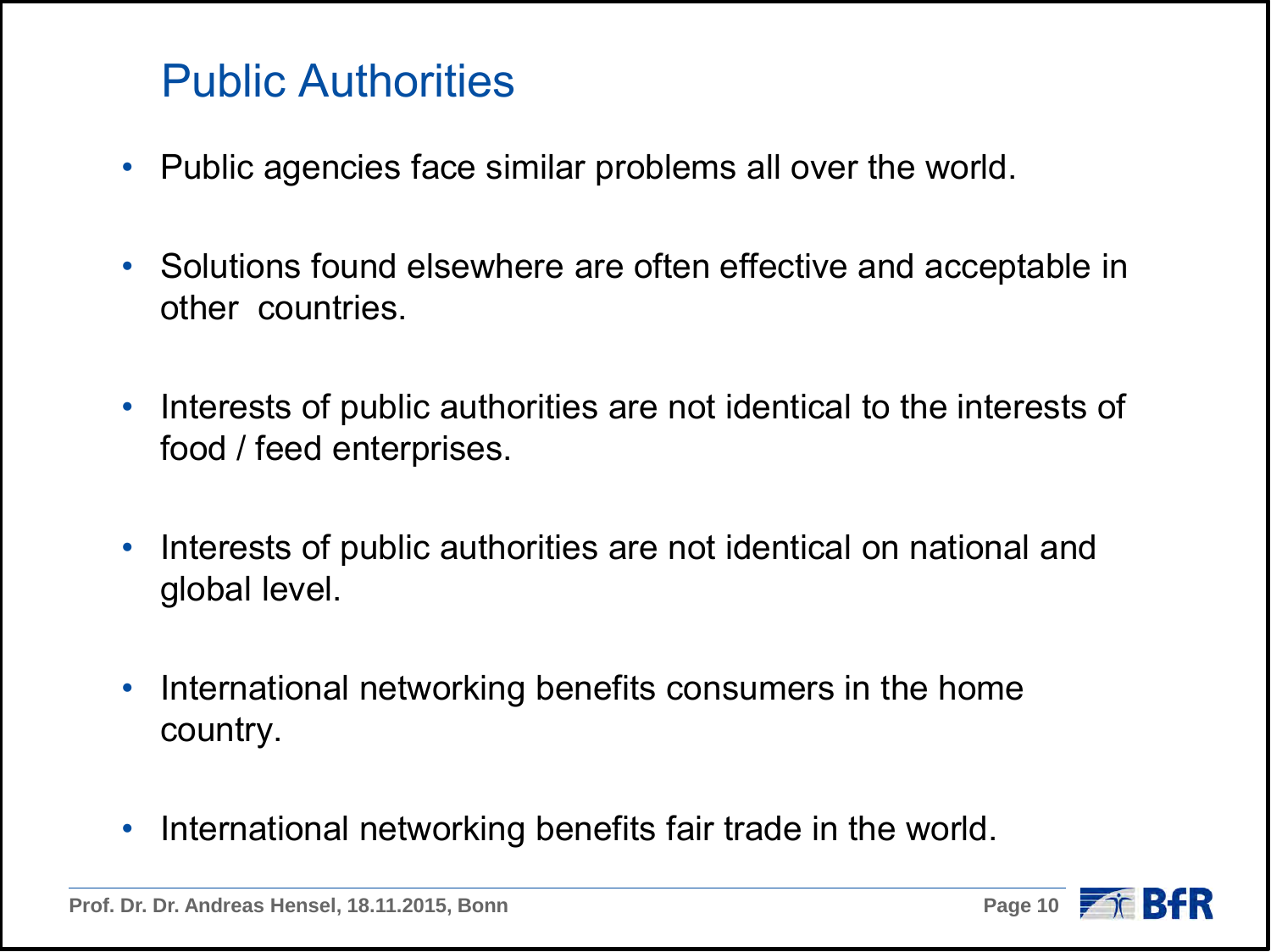#### Risk analysis framework



opinions concerning the risk

Application of Risk Analysis to Food Standards Issues, a Joint FAO/WHO Expert Consultation, Geneva, Switzerland, 13-17 March 1995

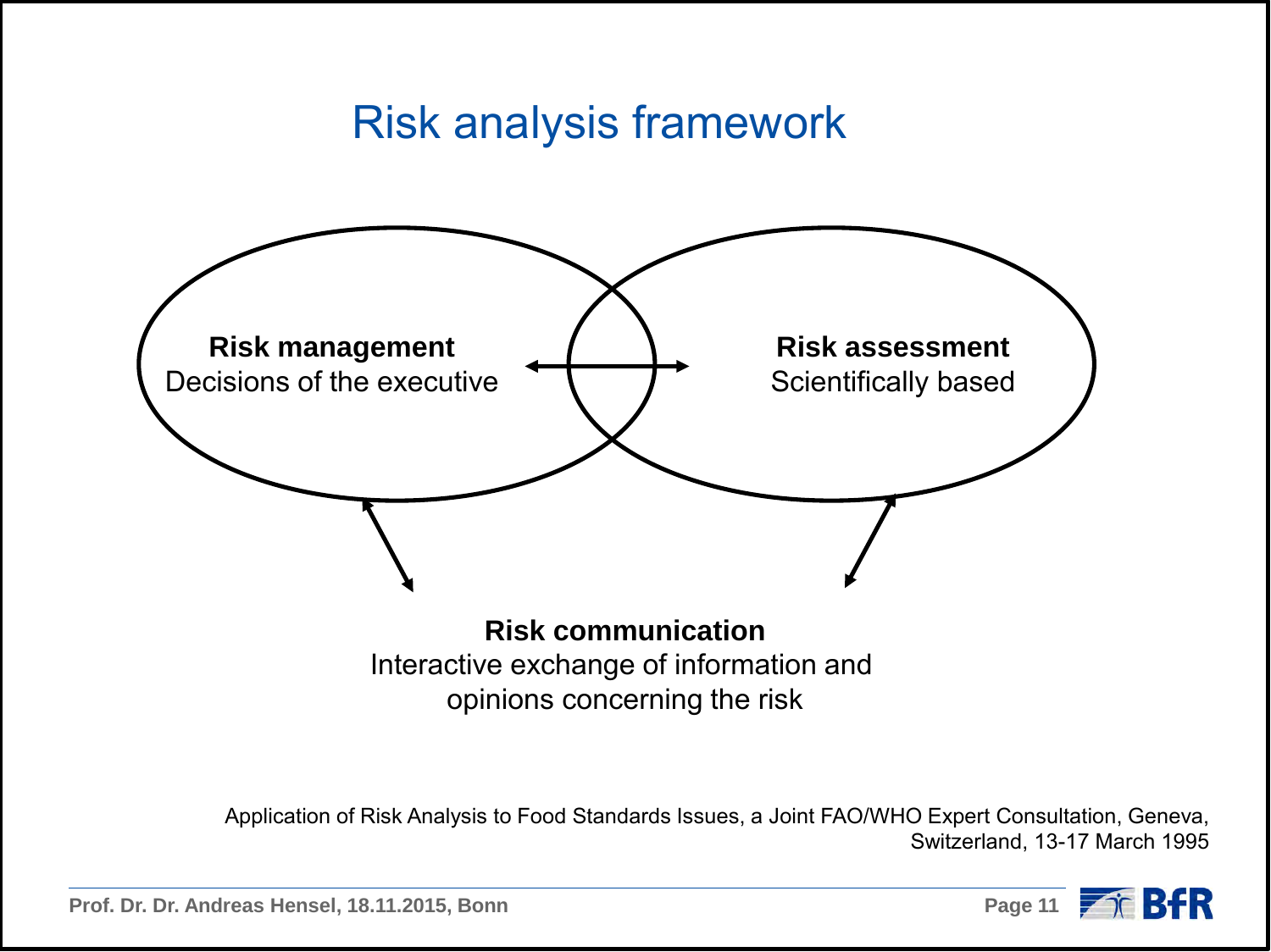# Regulation (EC) No 178/2002 of the European Parliament and of the Council



- 28.1.2002
- laying down the general principles and requirements of food law
- establishing the European Food Safety Authority
- laying down procedures in matters of food safety



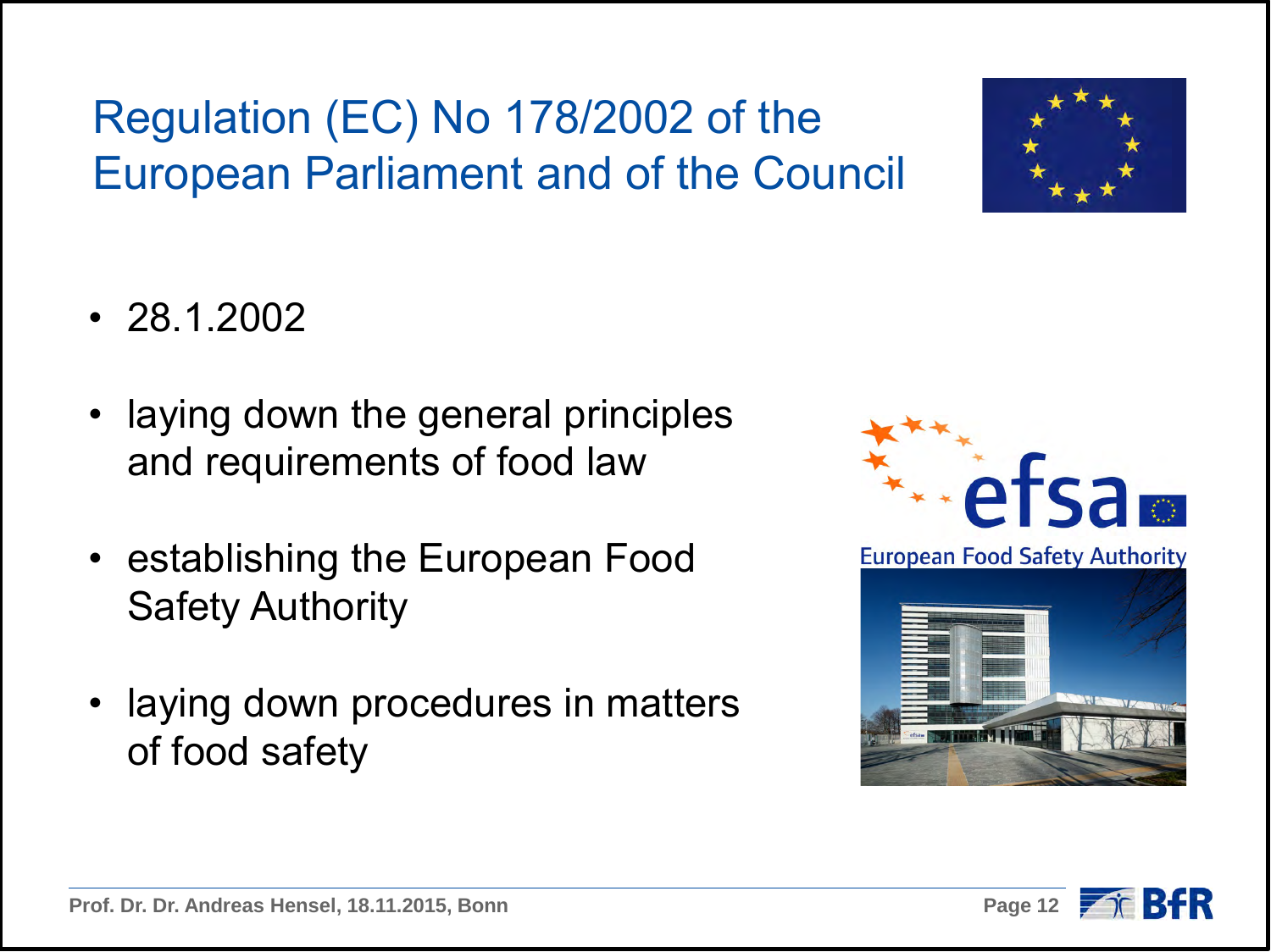#### Legal structures of agencies

- 130 public authorities to work on food safety
- Who does what in Europe?



www.bfr.bund.de/cm/364/eufood-safety-almanac.pdf





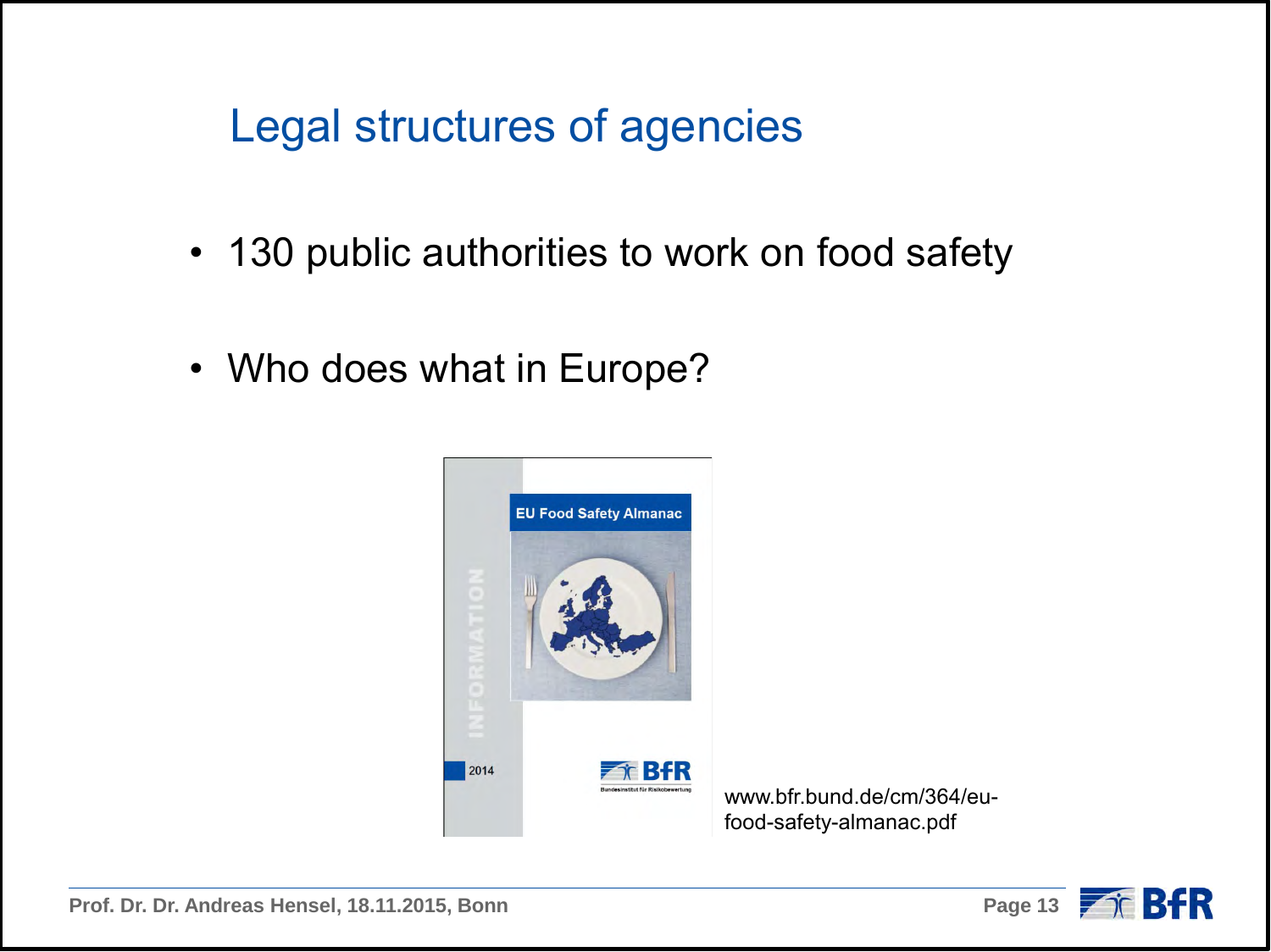## Structure in the European Union





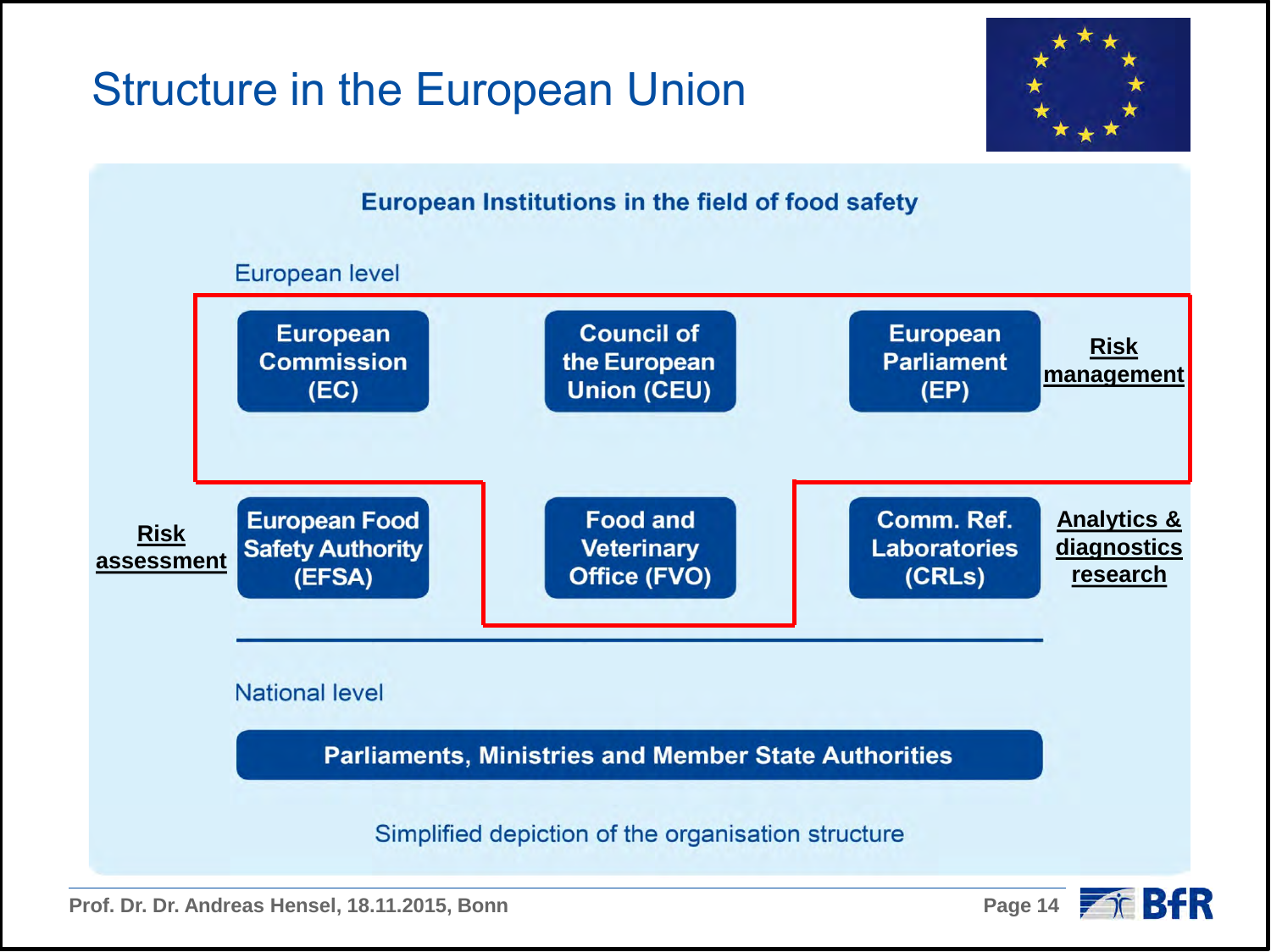# Present situation in Europe in food safety



- Member States have undertaken numerous reforms of their structures in order to bring their systems in line with the EU legislation.
- This has led to a network of public authorities and institutions linking the national and European levels.
- Smaller countries have difficulties in building up institutionally separate risk assessment units.



#### **28 countries 28 different systems**



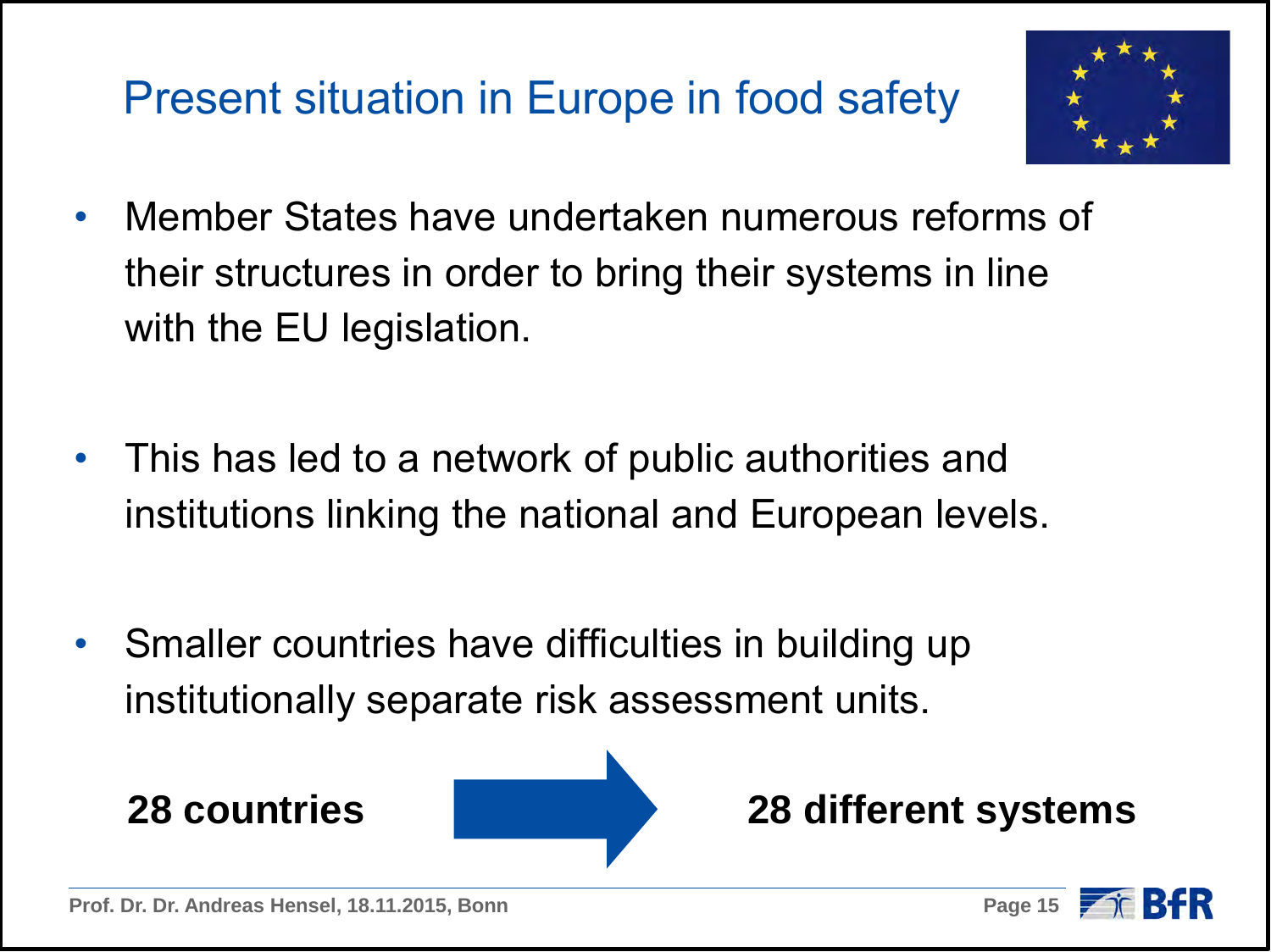#### Risk Assessment Bodies

#### Institutional **separation** of Risk Assessment and Risk Management

- Germany (BfR)
- France (ANSES)
- Denmark (DTU)
- Austria (AGES)
- Hungary (NÉBIH)
- Italy (ISS)
- Lithuania (NMVRVI)
- Poland (NIZP-PZH, PIWET)
- Slovakia (VÚP)

Authorities responsible for Risk Assessment **and** Risk Management

- Belgium (FPS)
- Bulgaria (MZH)
- Cyprus (MOH)
- Czech Republic (MZE)
- Estonia (VTA)
- Finnland (Evira)
- Greece (EFET)
- Ireland (FSAI)
- Latvia (PVD)
- Luxemburg (OSQCA)
- Malta (MCCAA)
- Netherlands (VWA)
- Portugal (ASAE)
- Romania (ANSVSA)
- Spain (AESAN)
- Sweden (SLV)
- United Kingdom (FSA)
- Iceland (MAST)

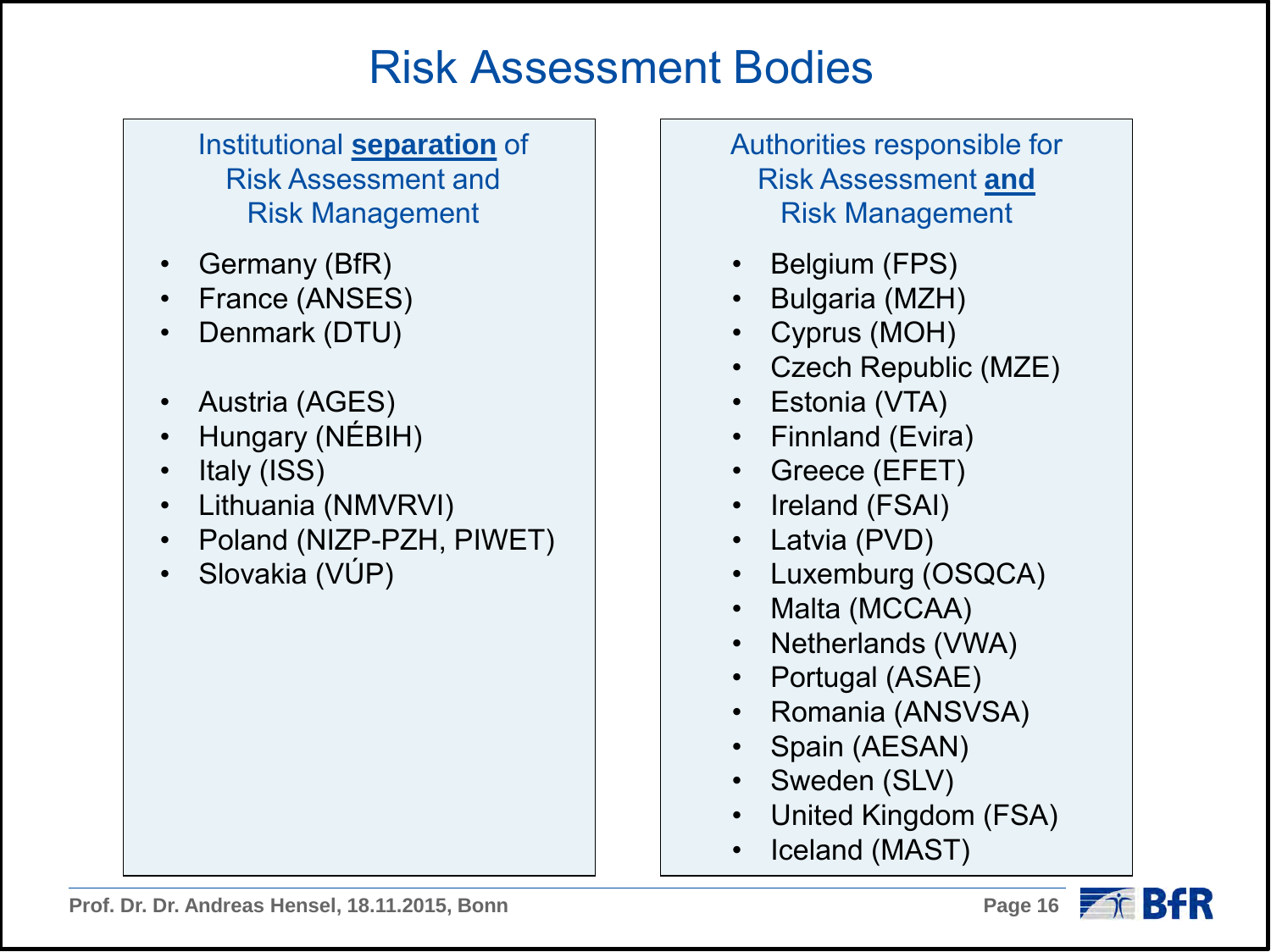#### Structure dependent on



- Population size (Malta:  $0.4 \text{ m} \neq \text{Germany: } 81.8 \text{ m}$ )
- Federal or centralised tradition of administration
- Scientific traditions
- Variety of institutions requesting risk assessments
- Actual necessities



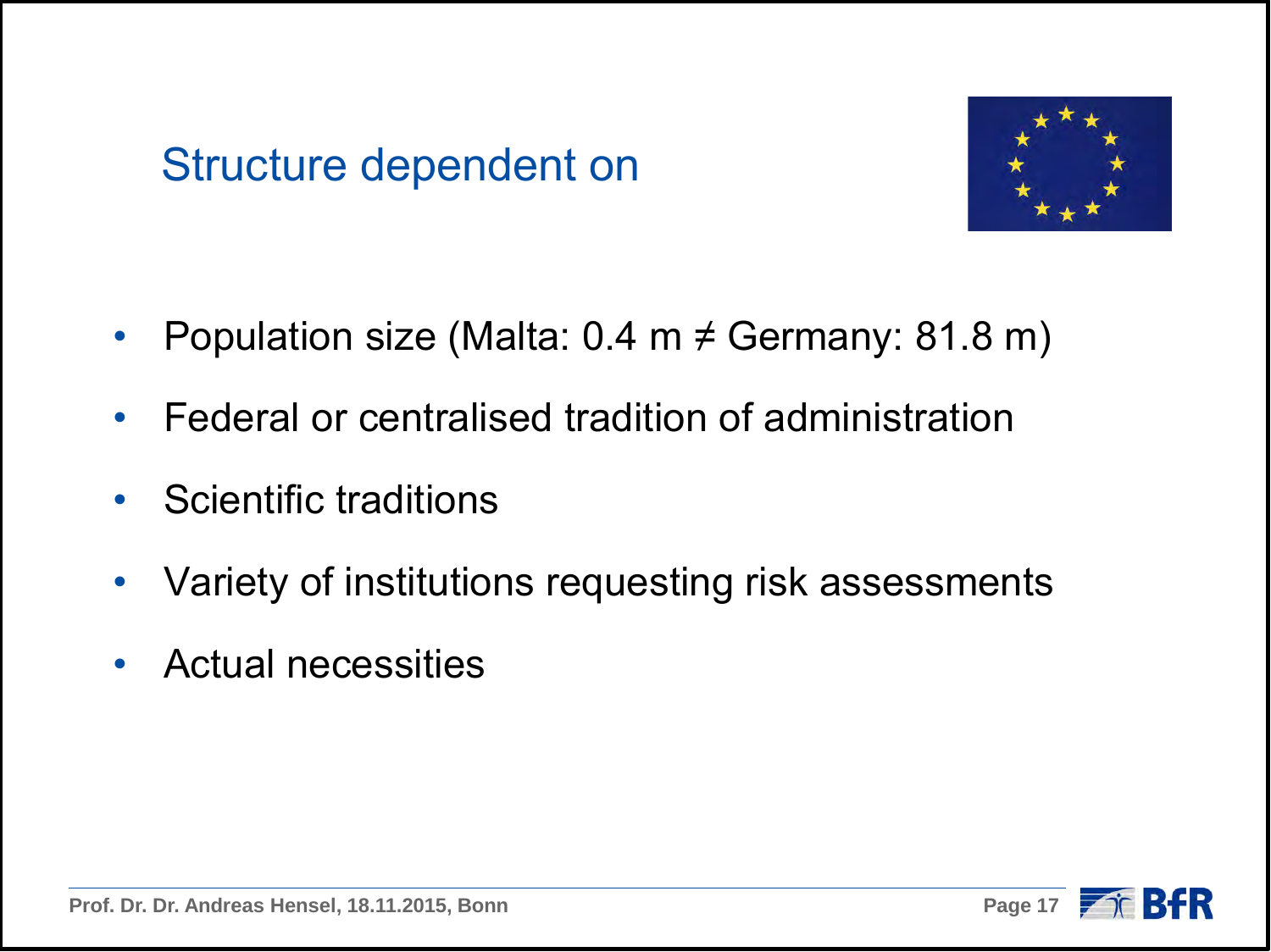# Rights to protect by law

- 1. health
	- no harmful substances
- 2. freedom of choice
	- no wrongful information
	- no misleading information
- 3. health and freedom
	- basic needs in democratic societies
- 4. interdisciplinary approach
	- chemists, veterinarians, lawyers, journalists





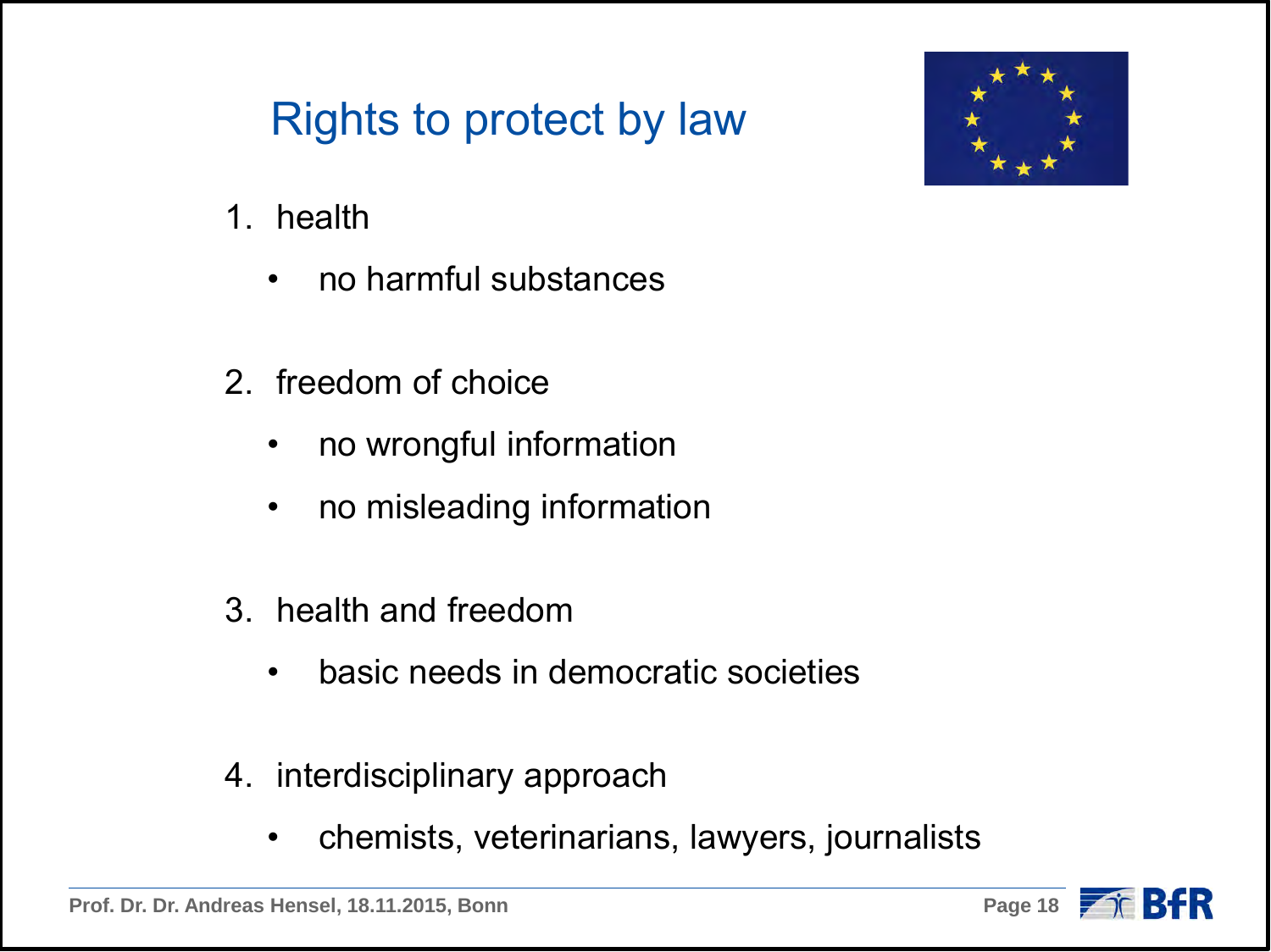#### How to protect the rights - how to influence the system

- 1. administrative law: the traditional way
	- setting up regulations (health and information standards)
	- controlling the standards on the market
	- taking forbidden food from the market
- 2. penal law
	- punishing breach of law
- 3. civil law:
	- The first responsibility lies with the businesses!
	- fair-trade problems
	- product liability problems

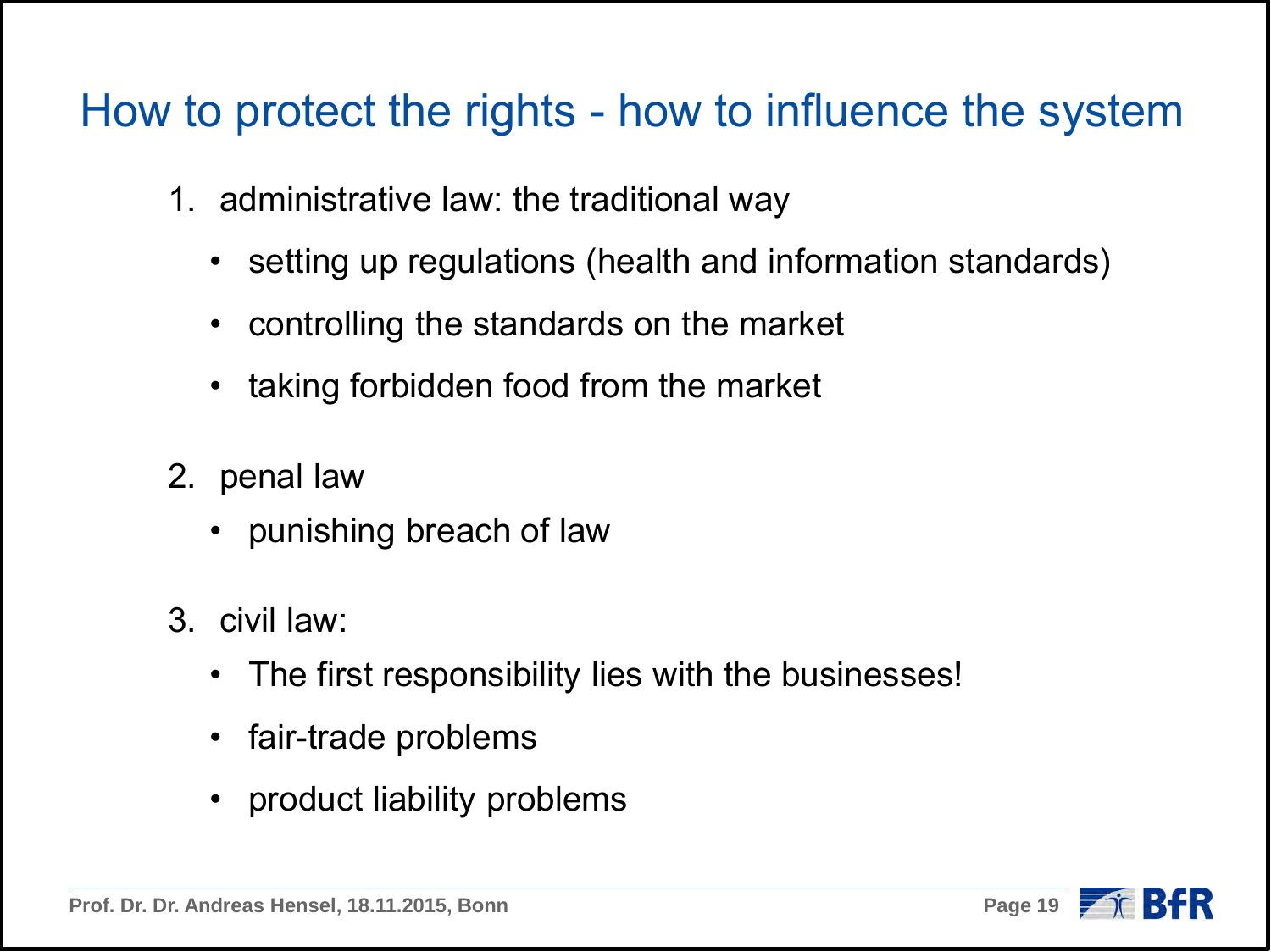Encouraging self-regulatory mechanisms: the "new approach"

• norms and standards, **not** made by parliament or ministries, *e. g.* EN/ISO norms,

Dt. Lebensmittelbuch, Stiftung Warentest

- associations, trade partners, enterprises become motivated by government and authorities to fulfil the requirements, *e. g.* QS in Germany
- strengthening competition
- risk communication and participation

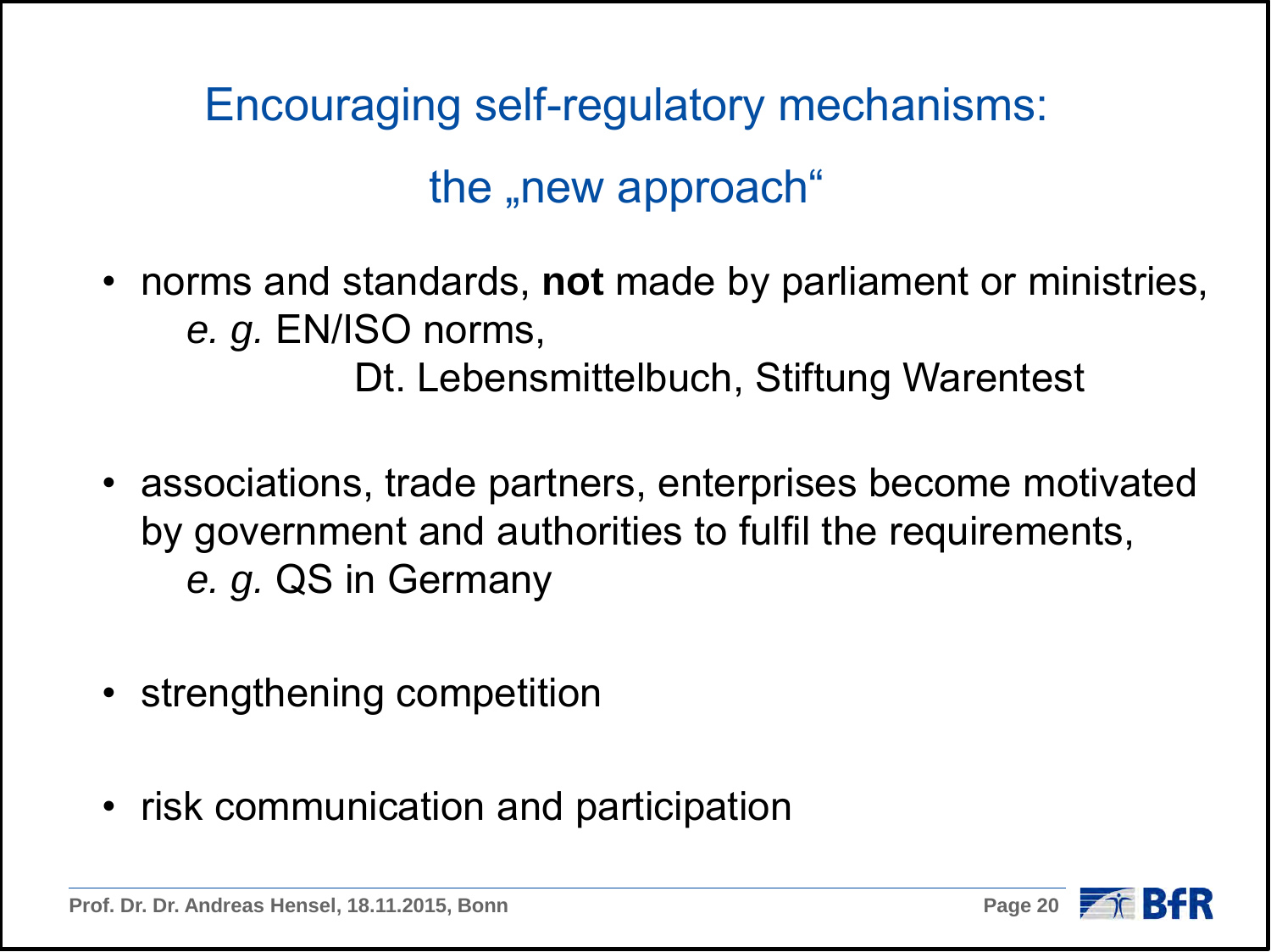#### Requirements for risk assessments

- starting point: the legal provision, the scientific question
- define the state of appropriate science
- scientifically sound (intramural scientists, external experts)
- wording: regarding scientific and legal terminology, understandable for the audiences
- harmonising risk assessments leads to harmonised risk management decisions

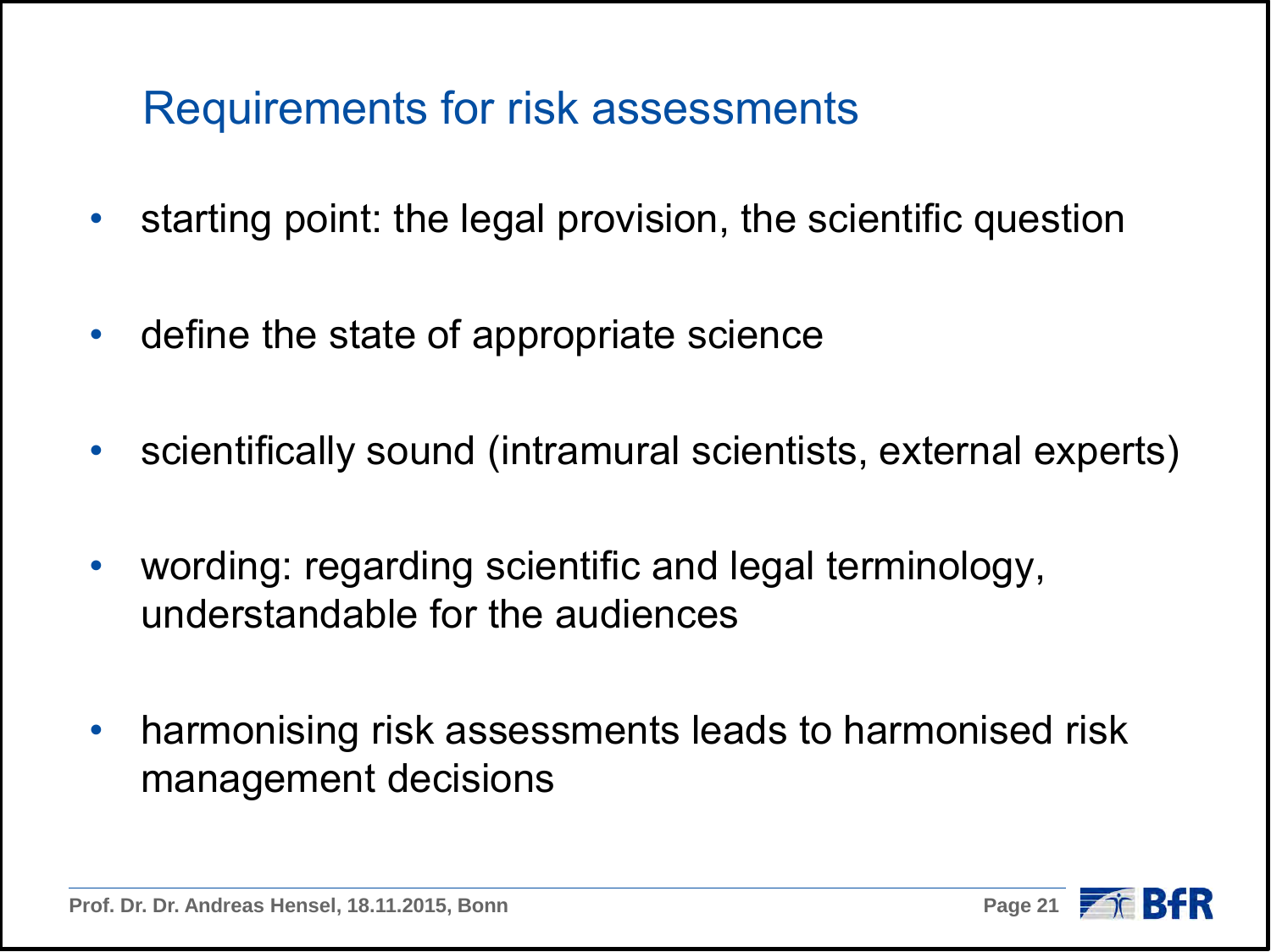#### Risk management options

- no action needed
- legislation for some products
- ban of dangerous products
- withdrawal of a charge of a product
- (rapid) alert
- recommendation by the competent authority
- even raising awareness may reduce a risk remarkably

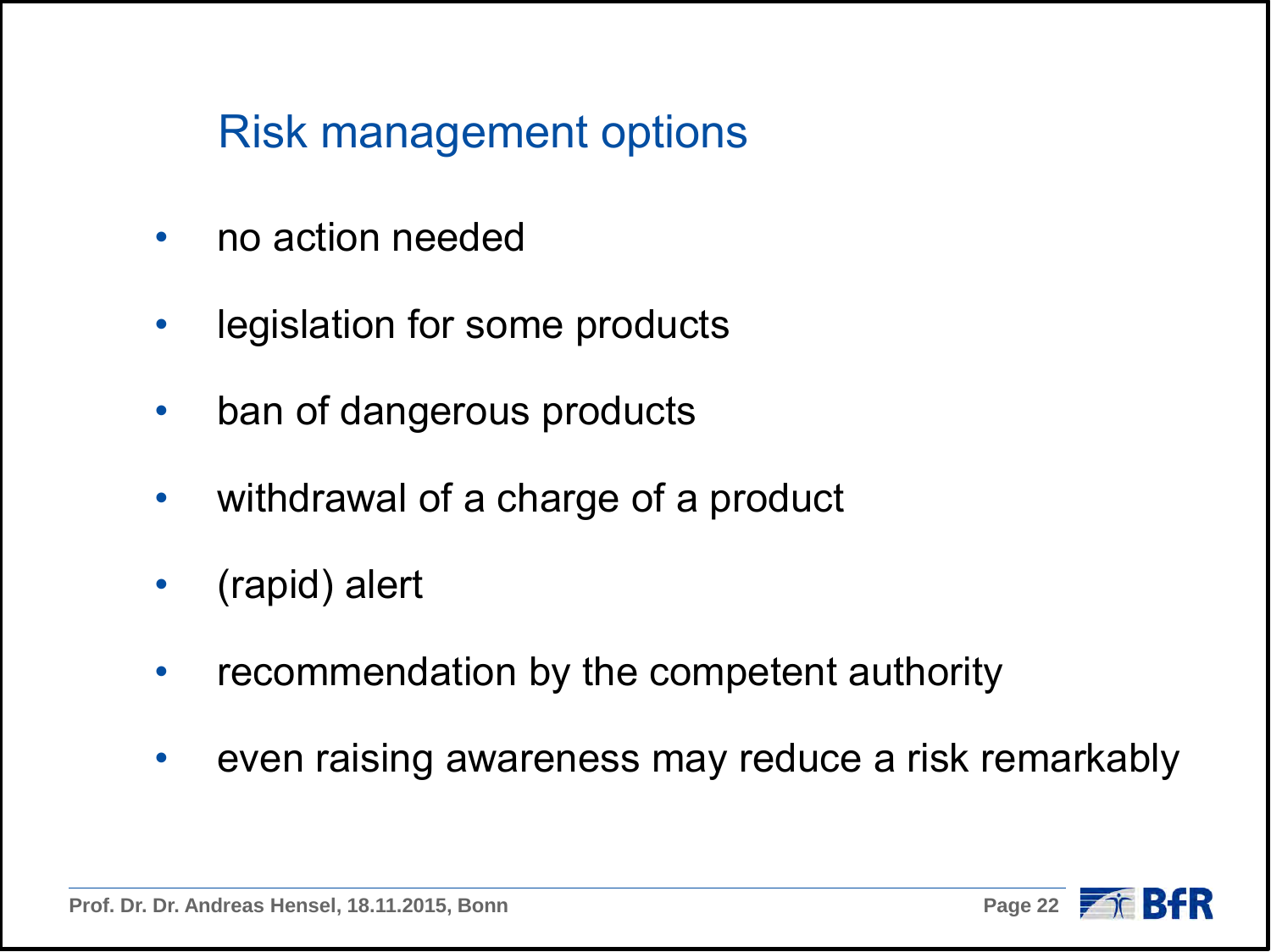### Safe food in an era of global trade?

Challenge: Dynamic Reality

Objective: Strategies to improve

- $\checkmark$  food safety
- communication of risks arising from food



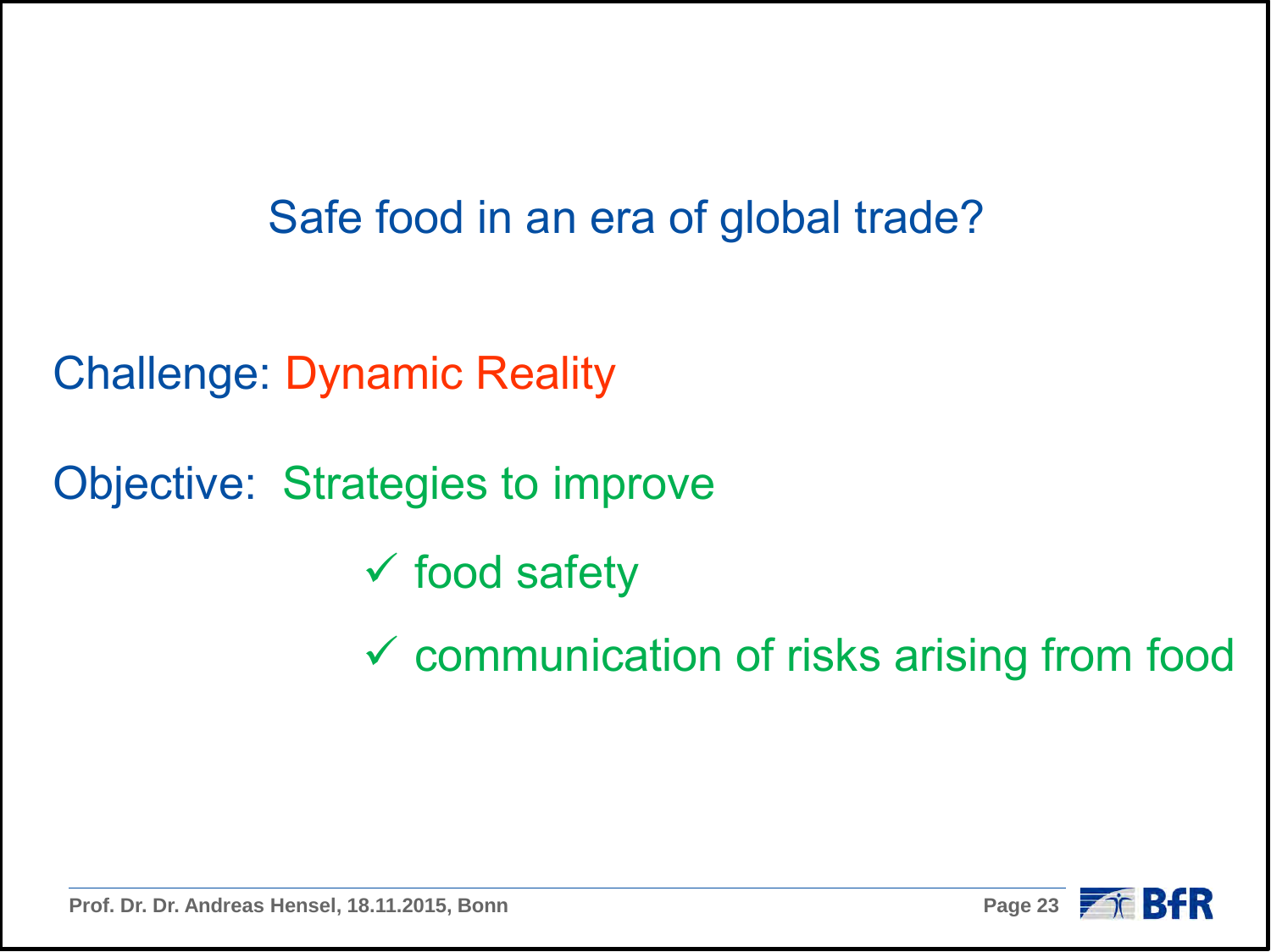# Challenge: Dynamic Reality

- New technologies and new products (novel foods)
- New contaminants
- Product piracy and food fraud
- Packaging materials
- New substances, additives, technical aids (pesticides, veterinary drugs, flavourings *etc.*)
- Process contaminants (acrylamide, 3-MCPD, furan, glycidol fatty esters *etc.*)
- Higher standards in using alternative methods of animal experiments

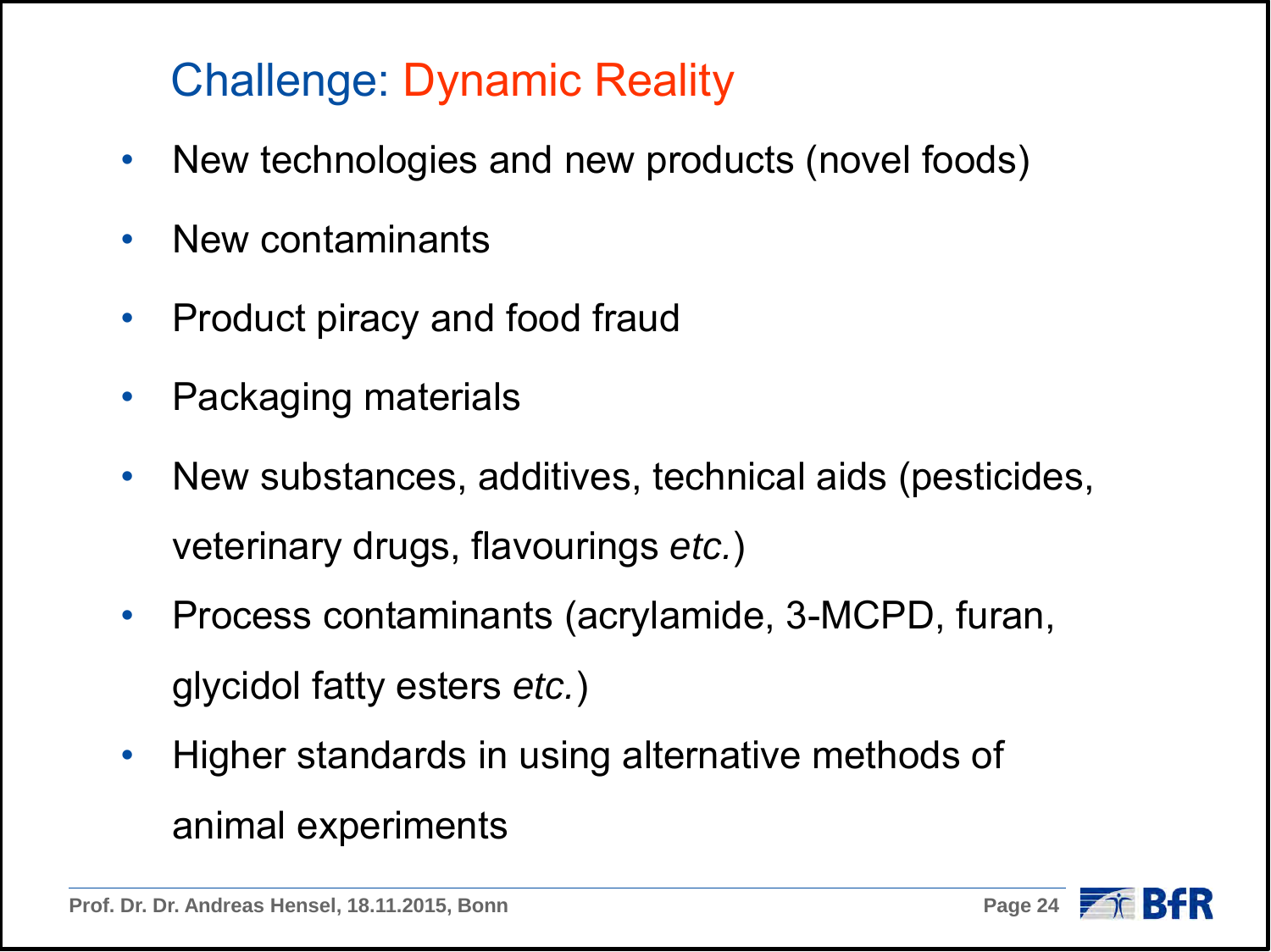#### Predictable Trends – Emerging Challenges

- Climate change, global warming
- Increasing world population
- Globalisation in production, trade, and consumption
- New markets
- Demographic trends
- New energy policies

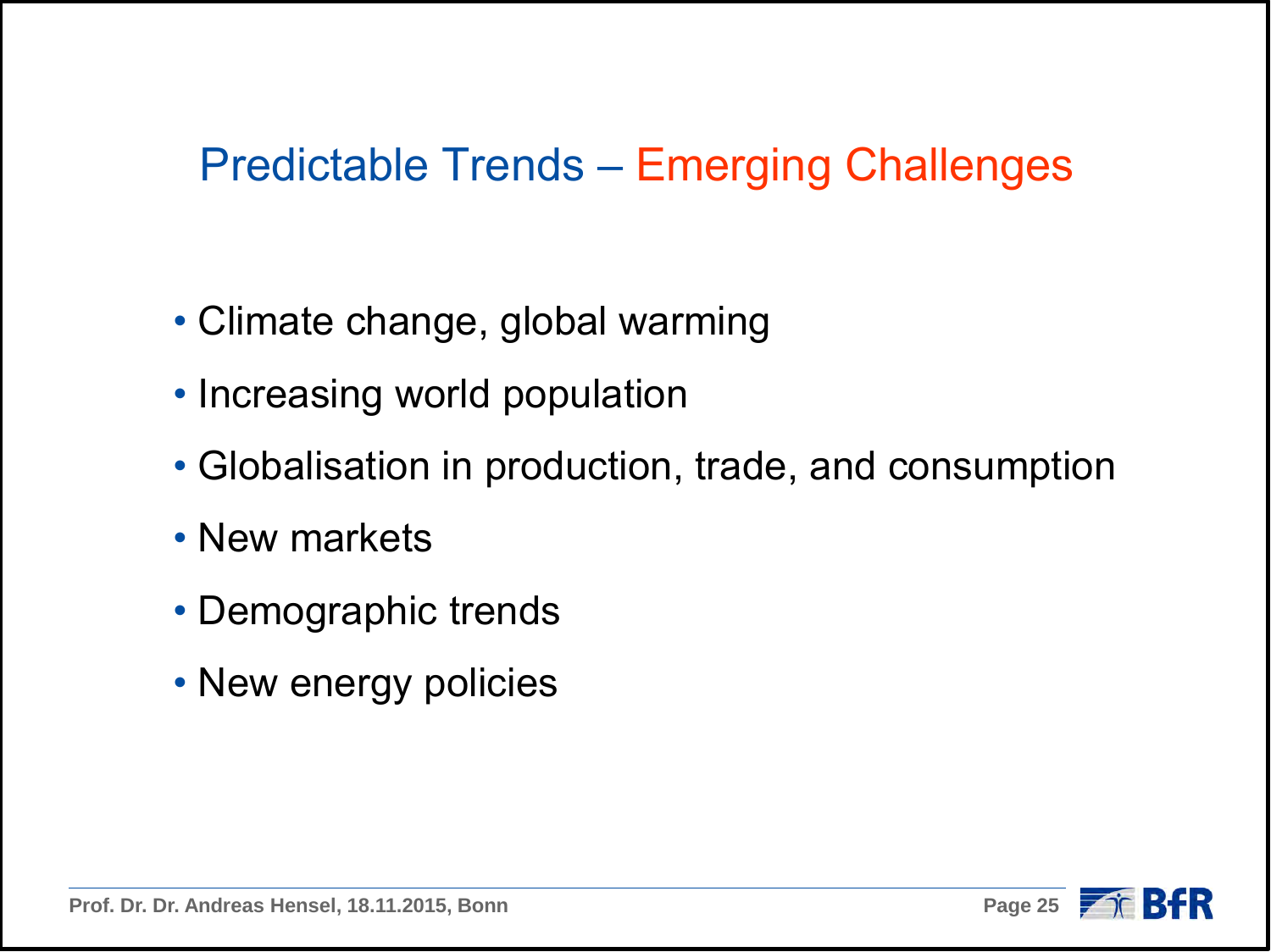#### Consequences of global trends

- New strategies for agricultural production
- New technologies (nanotechnology, genetic engineering)
- Traceability to fight fraud and product piracy
- Problems from recycling processes
- Increase of aquaculture production
- Active packaging
- Import controls
- Bioethanol production
- New feeding stuffs

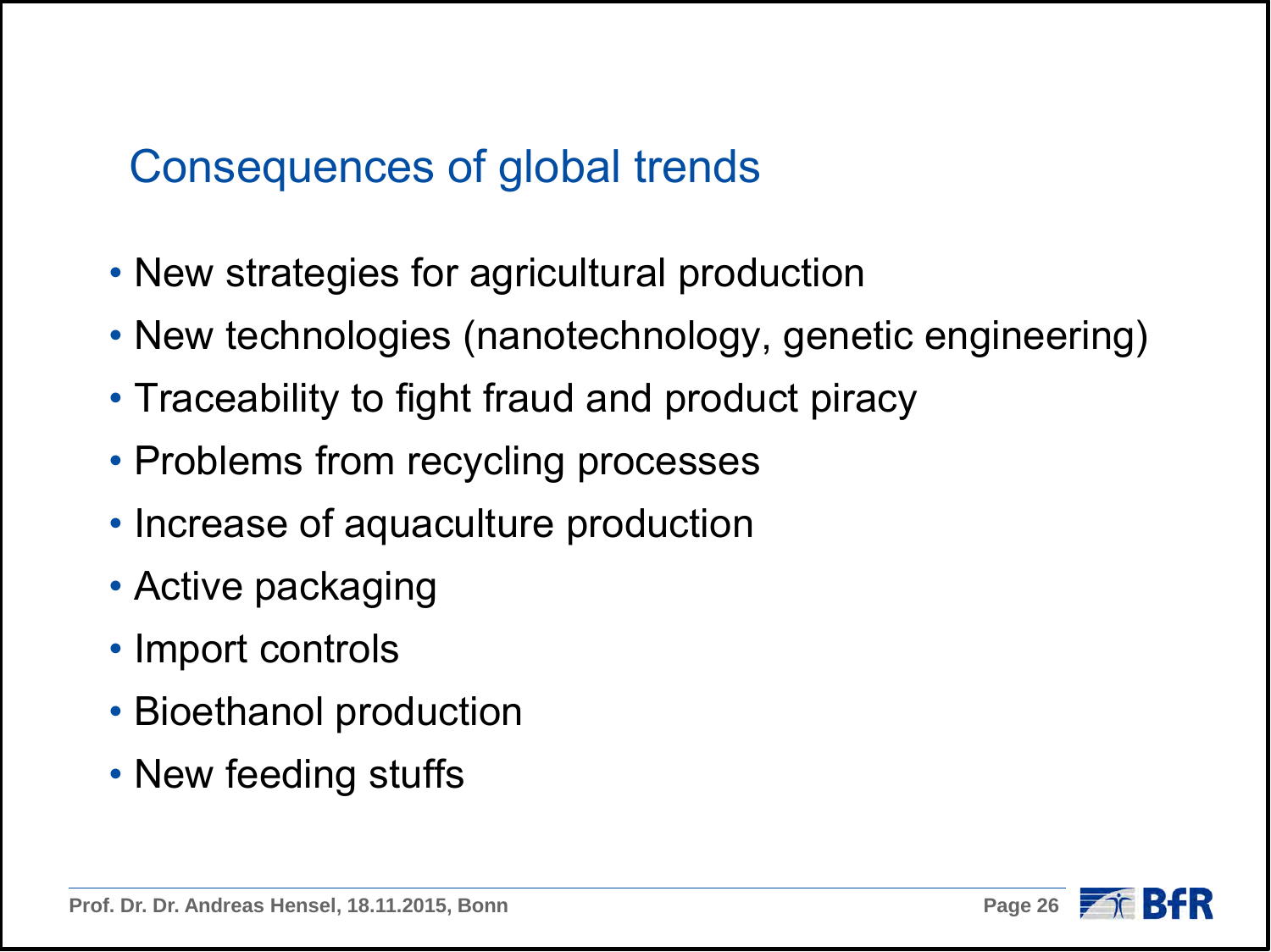#### Risk Assessment: What is needed

- New analytical strategies
- Global harmonisation of standards, methods, and data interpretation
- Global quality assurance and traceability systems
- Science-based approach
- Harmonisation of risk assessment procedures (assessment criteria, uniform terminology)
- Joint risk assessment
- Transparent and target group-oriented risk communication that integrates public's risk perception

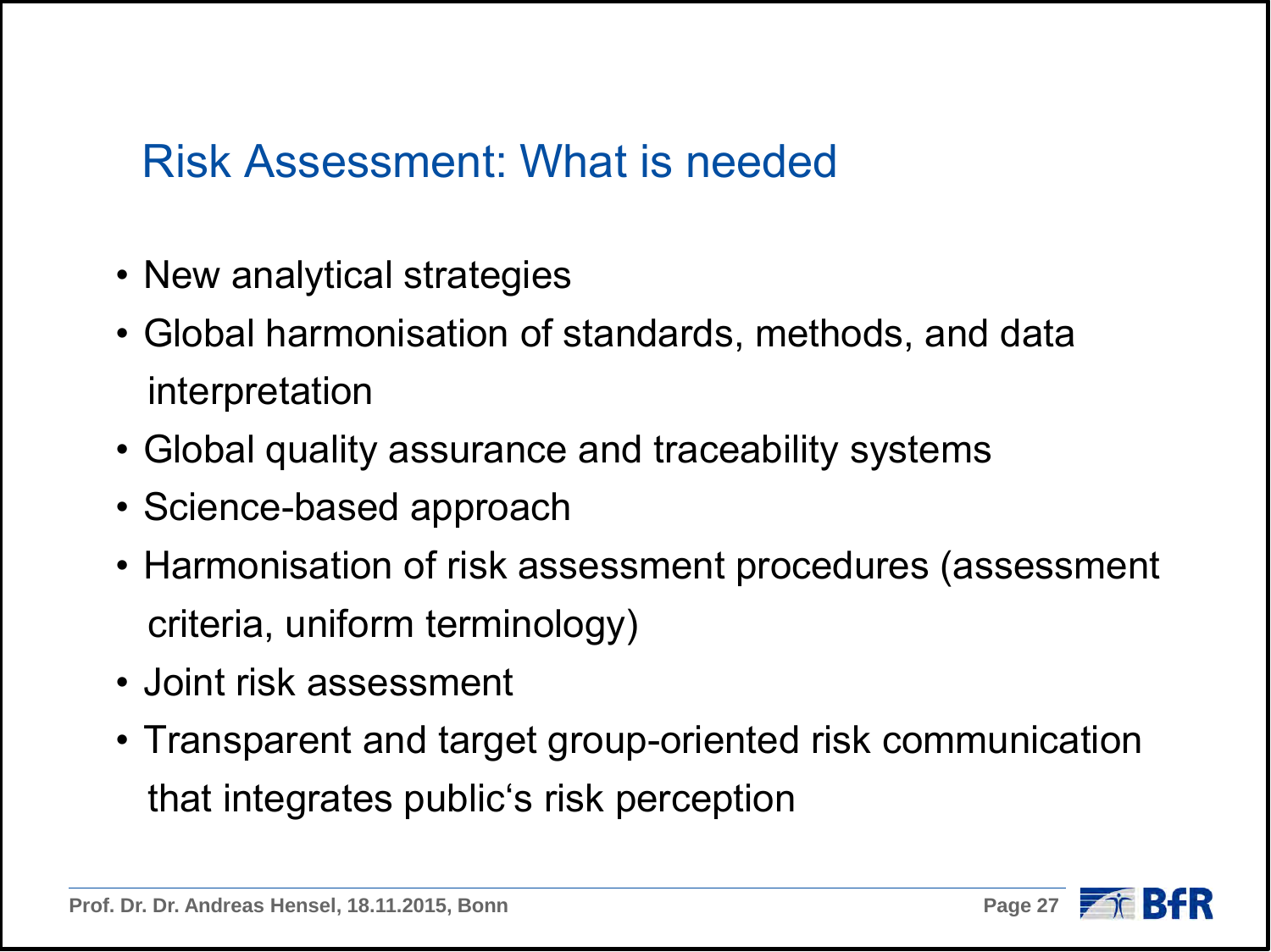### Professional risk assessment – a rational factor in consumer safety

- Less subjectivity more objectivity
- Less undercover influence of stakeholders, more transparency
- Less prejudice, scientific and other
- **Better reasons and arguments**
	- $\triangleright$  for interpreting existing law

target groups: authorities, food business, law courts

 $\triangleright$  for changing / not changing existing law

target groups: politicians, associations, parliament

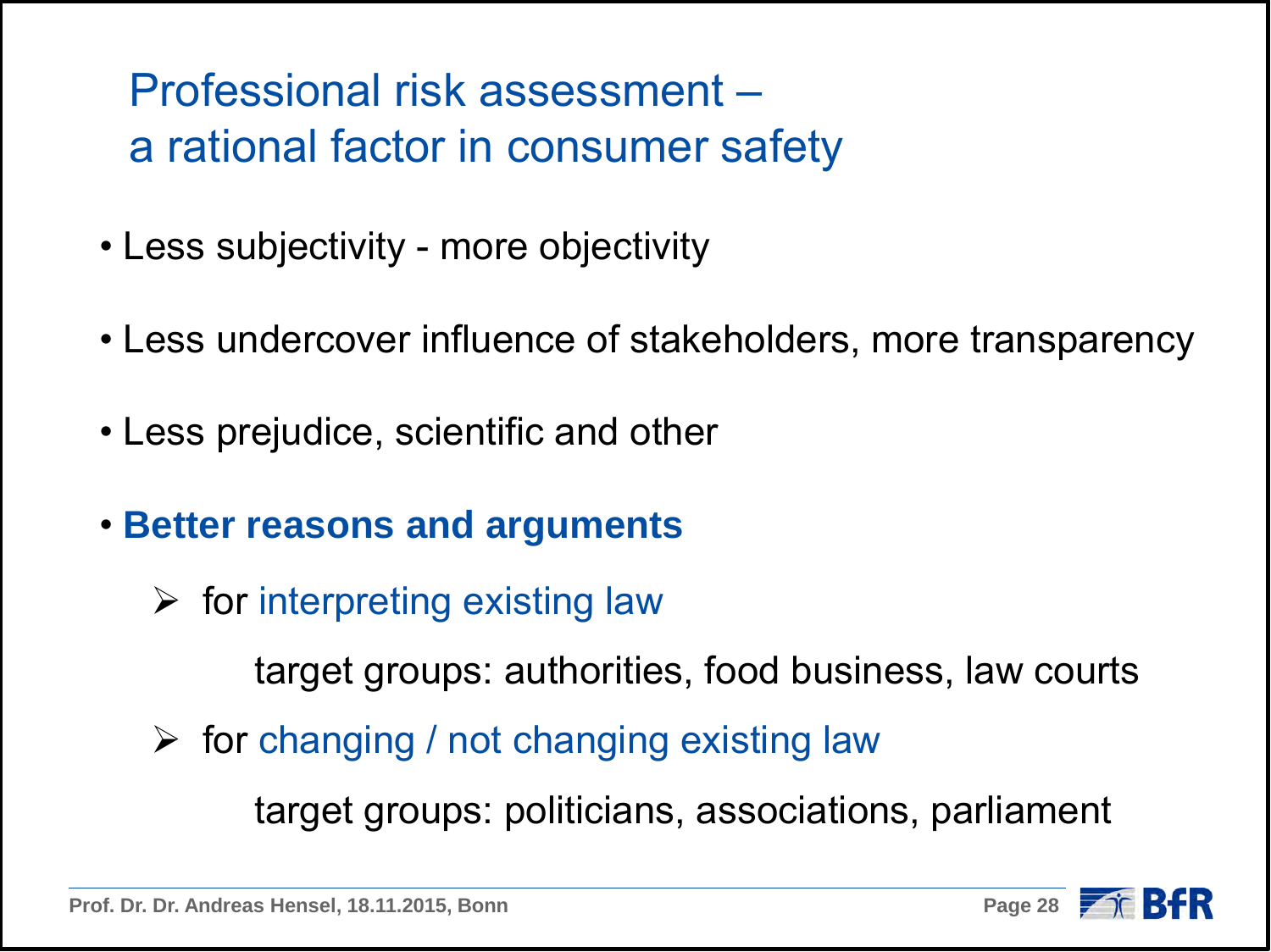

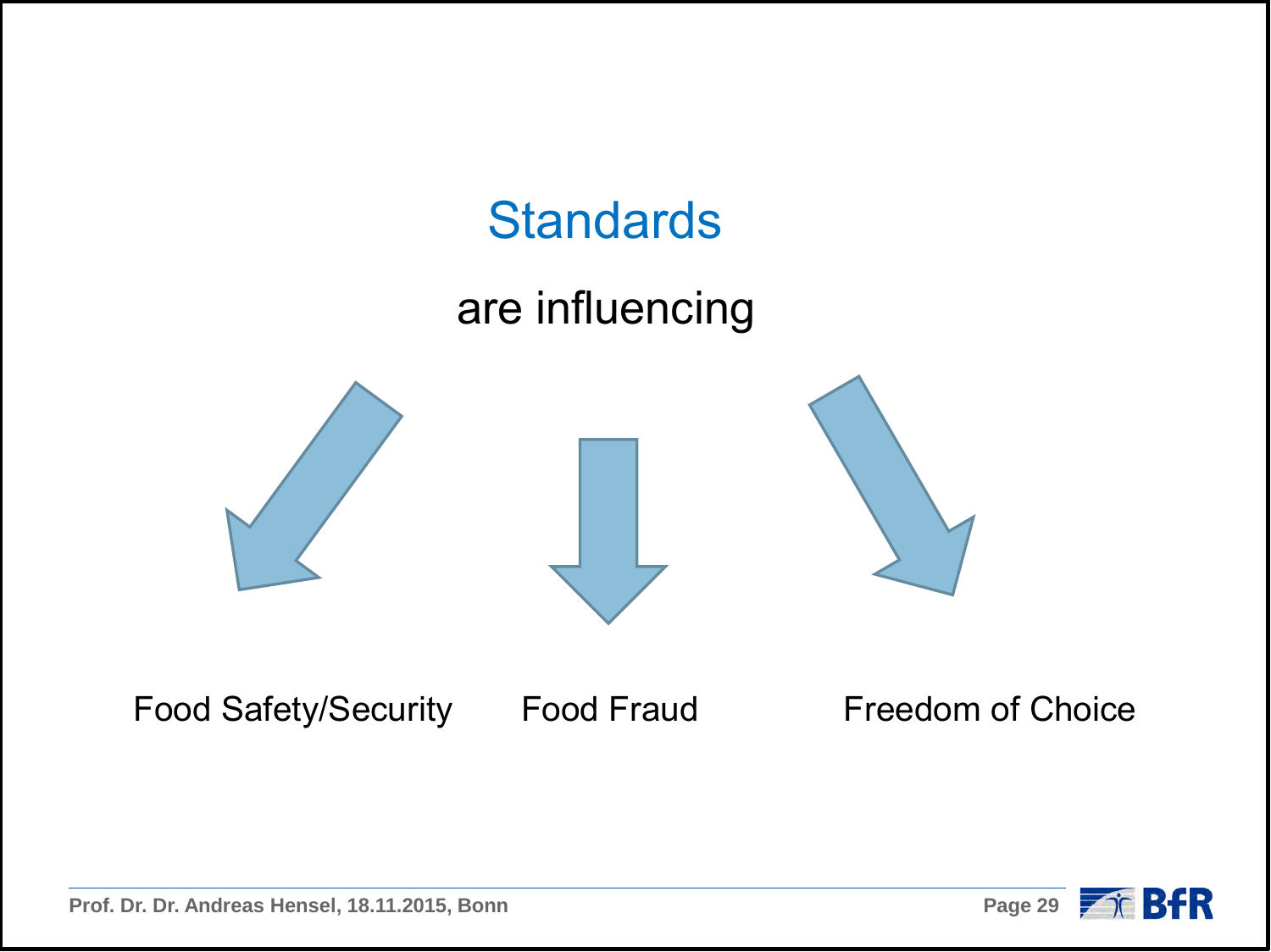#### Challenge: Analytics



## Challenge: Traceability



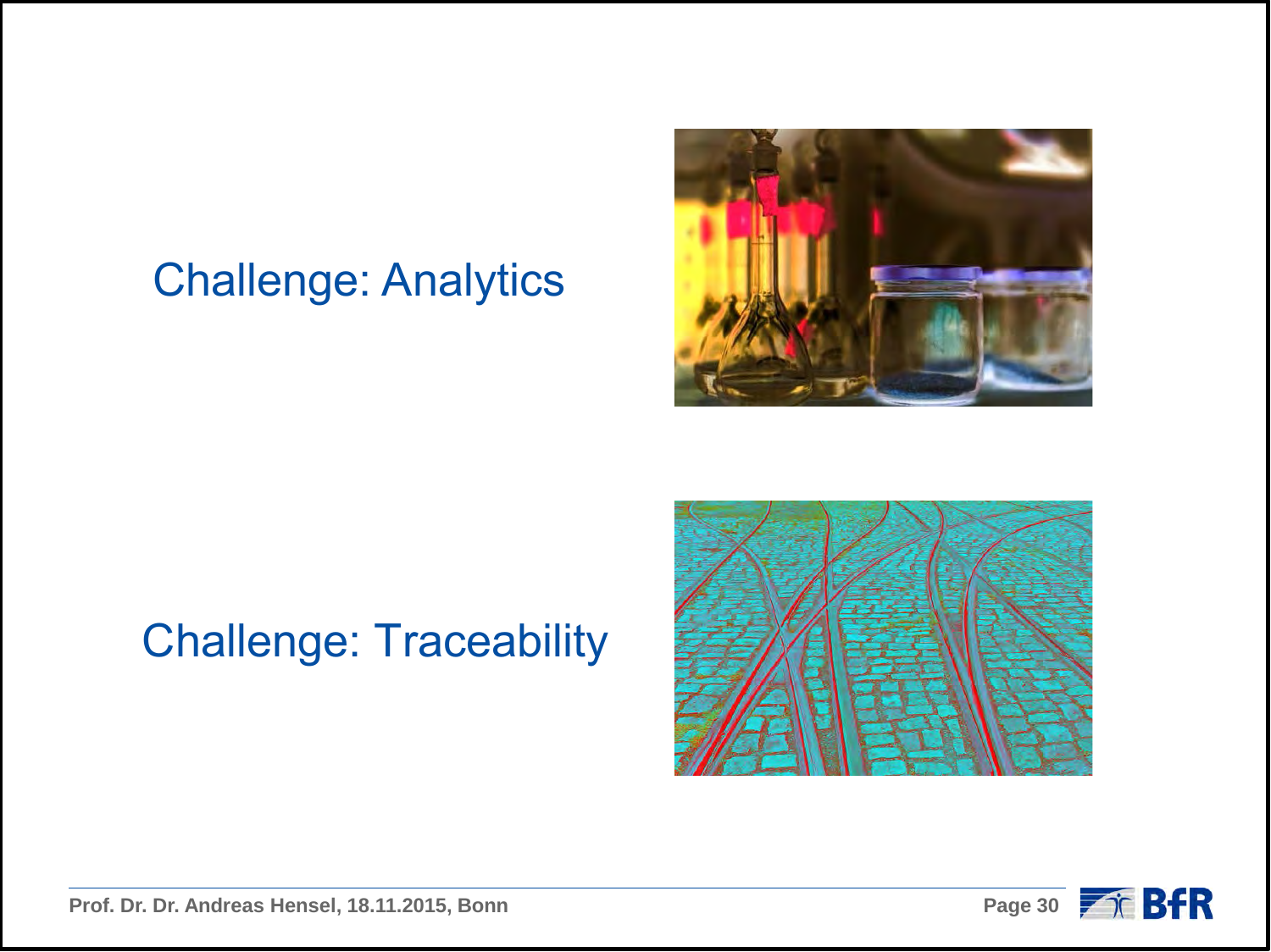# Definition Traceability

Codex Alimentarius: **Traceability / product tracing:**  the **ability** to follow the movement of a food through specified stages of production, processing and distribution. **Regulation (EC) No 178/2002 §3 p 15**



#### Traceability systems trace and track food packaging

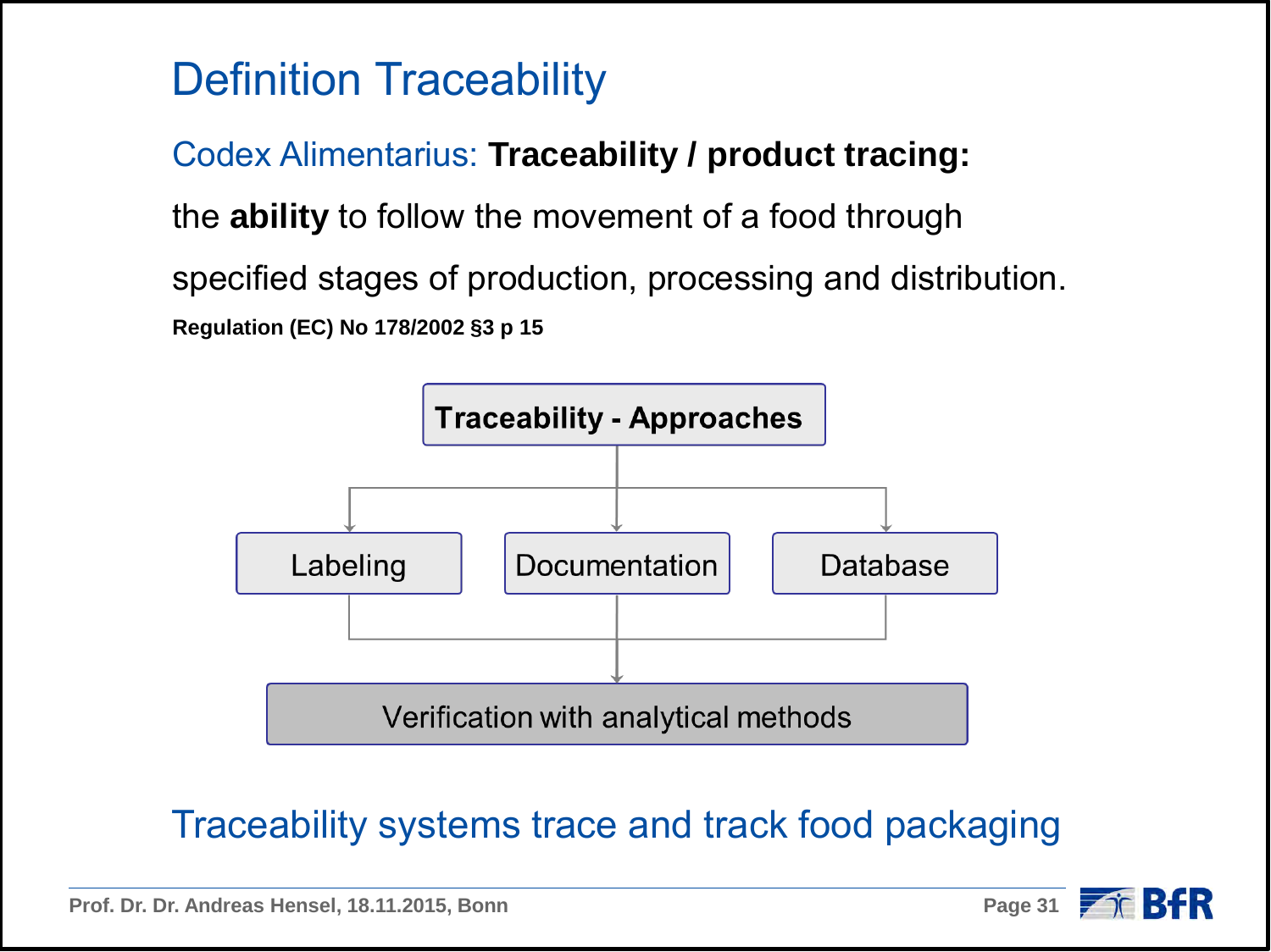## Authenticity of food

**Motivation**

| Food<br>Quality                              | <b>Food Fraud I<sup>1</sup></b>             | <b>Gain: Economic</b>                                |
|----------------------------------------------|---------------------------------------------|------------------------------------------------------|
| Food<br><b>Safety</b>                        | <b>Food Fraud II</b><br><b>Food Defense</b> | Harm:<br>Public Health,<br><b>Economic or Terror</b> |
| <b>Unintentional</b>                         | <b>Intentional</b>                          |                                                      |
| <b>Action</b>                                |                                             |                                                      |
| <sup>1</sup> Includes economically motivated |                                             |                                                      |

adulteration and food counterfeiting and J Spink, DC Moyer; J Food Sci; 76(9): 157-163; 2011

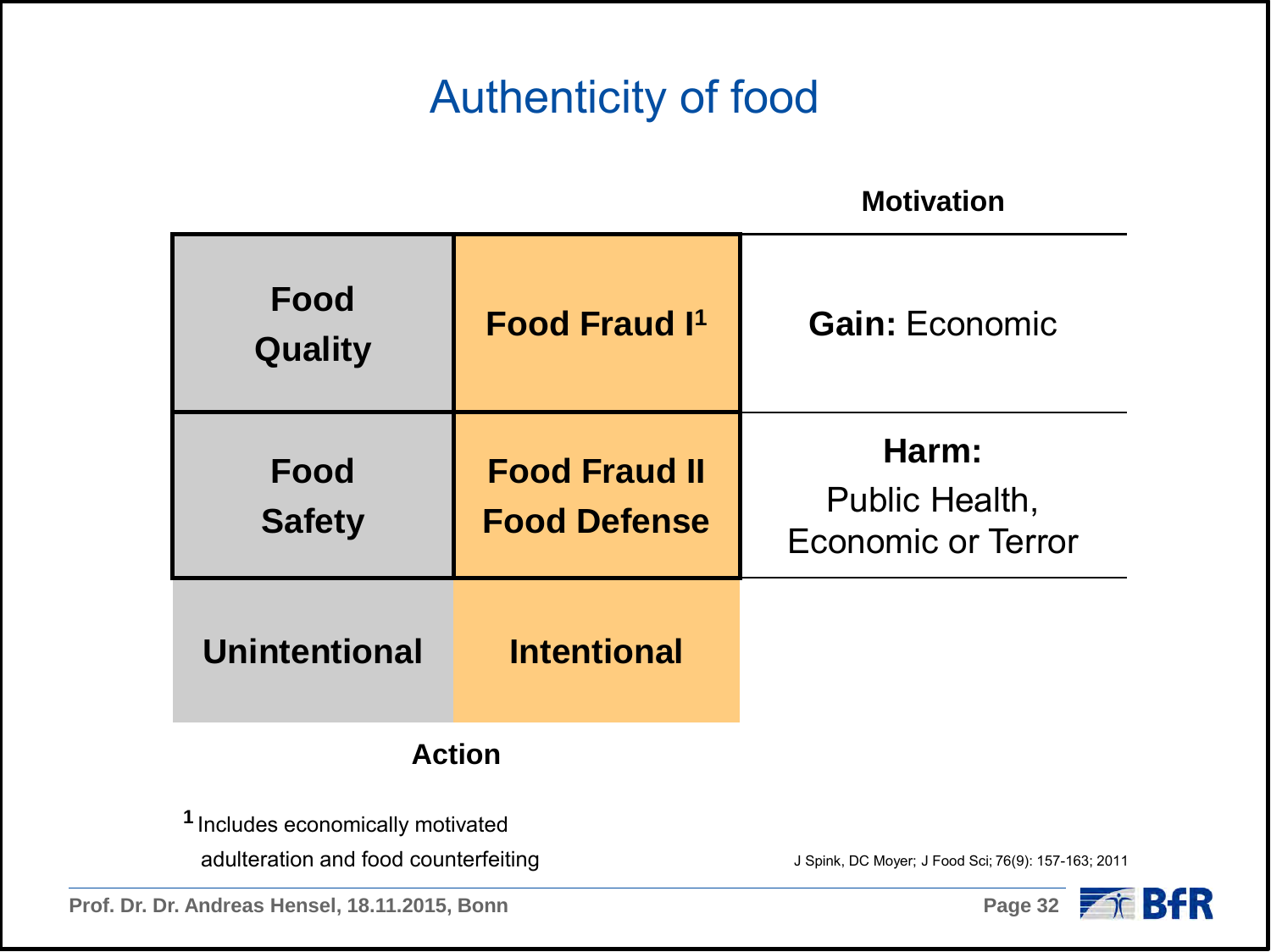Integrated traceability systems are being developed for the food industry that can verify:

- Geographical origin
- Production origin
- Species origin



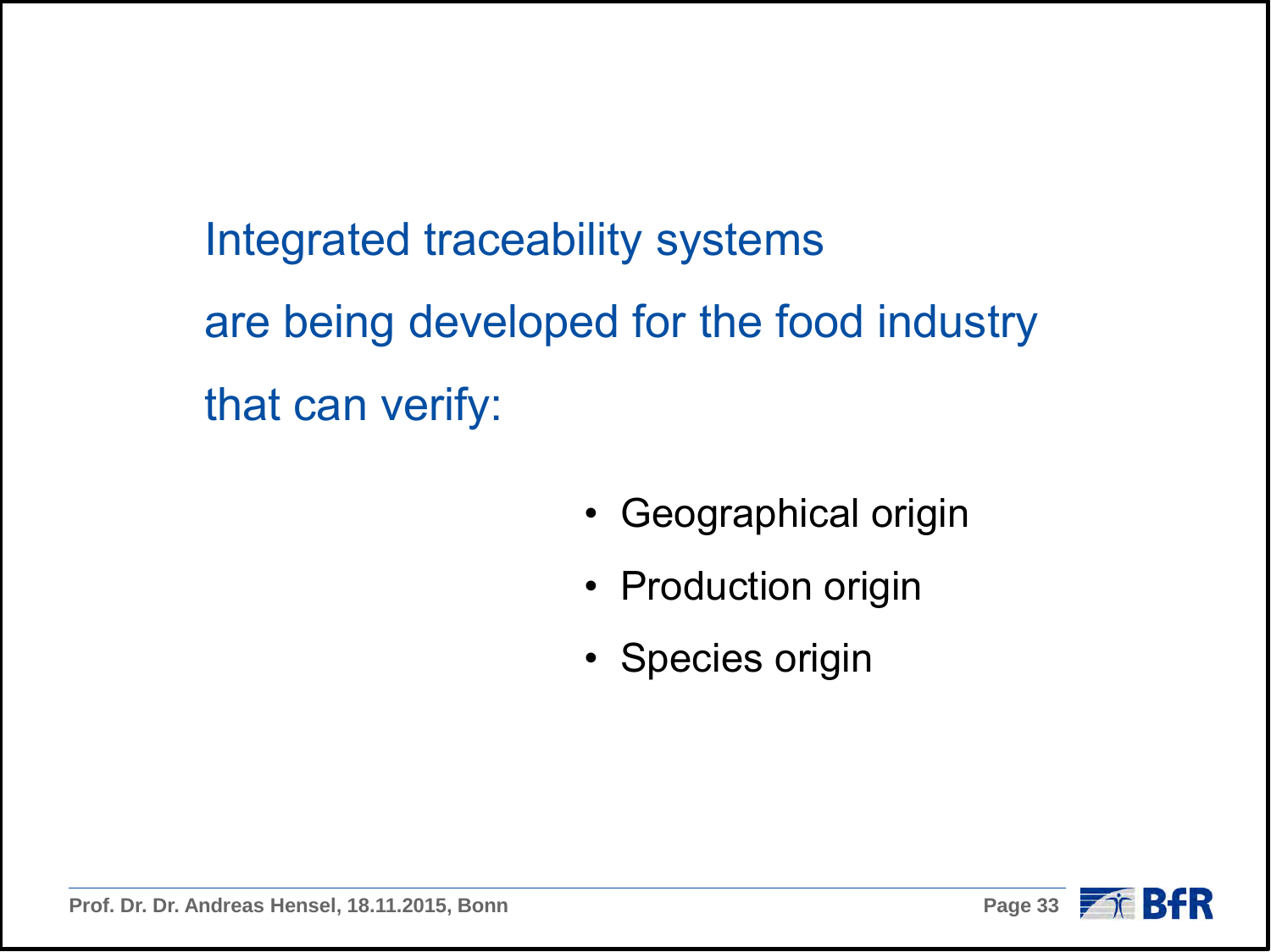#### Benefits of traceability

#### for the **consumer:**

- Food safety
- More targeted recalls
- Access to all food properties
- More informed choice when buying

#### for the **food industry:**

- Meet legislation and commercial requirements, including certification
- Labour and cost reduction, rationalisation, better control
- Satify needs of buyers and consumers
- Competitive advantage

#### for the **authorities:**

- Effective control
- More targeted recalls

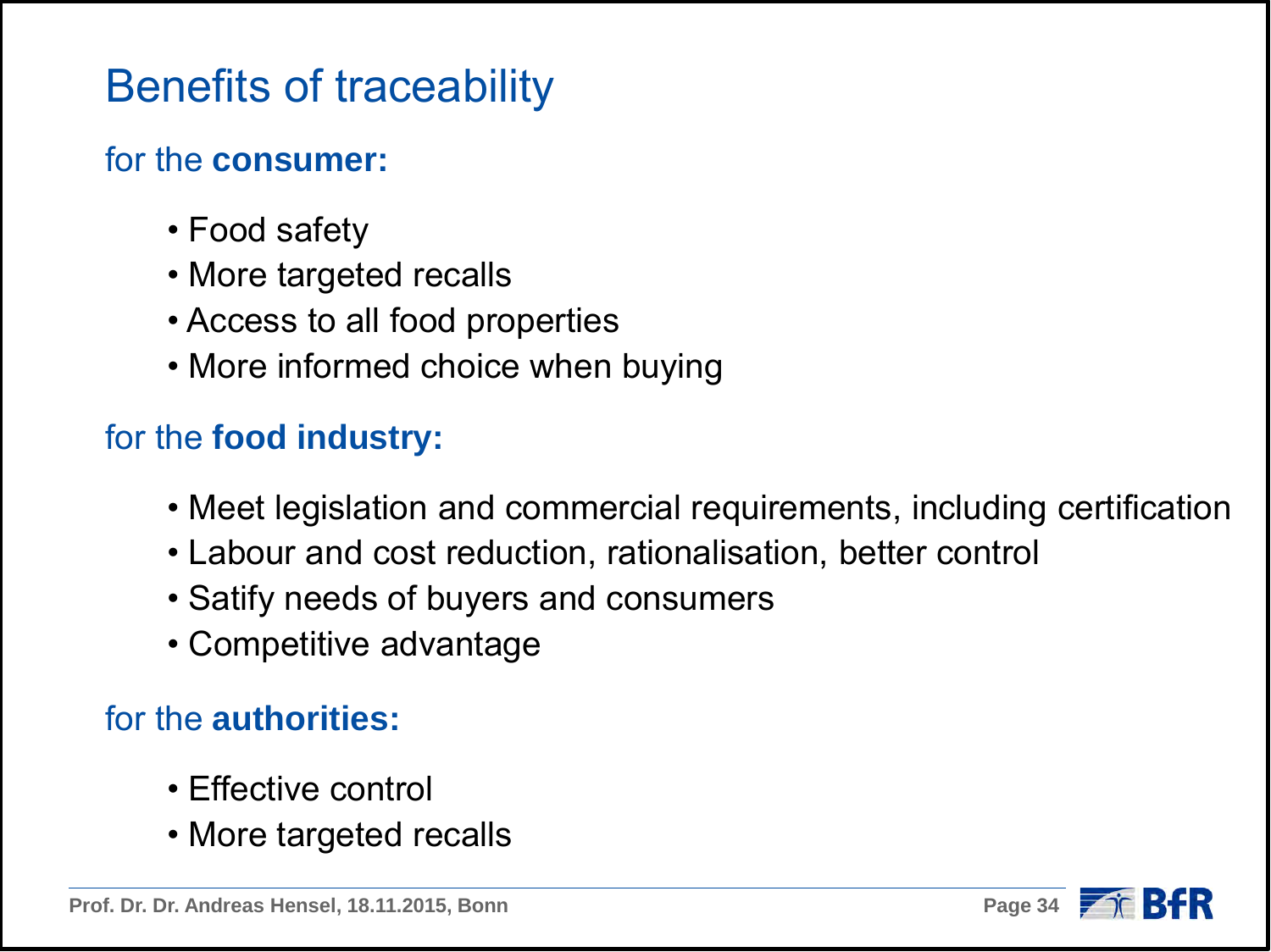

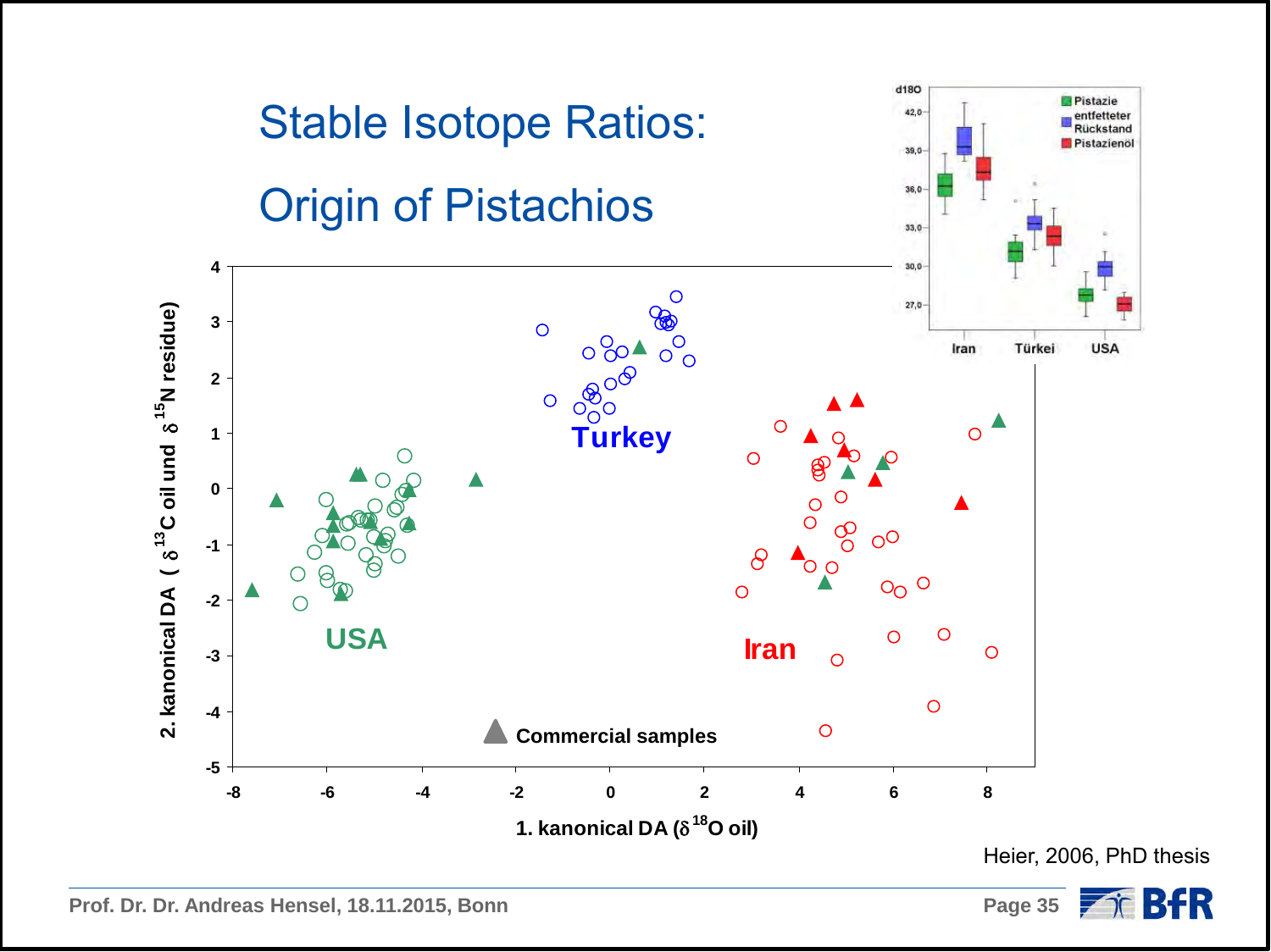

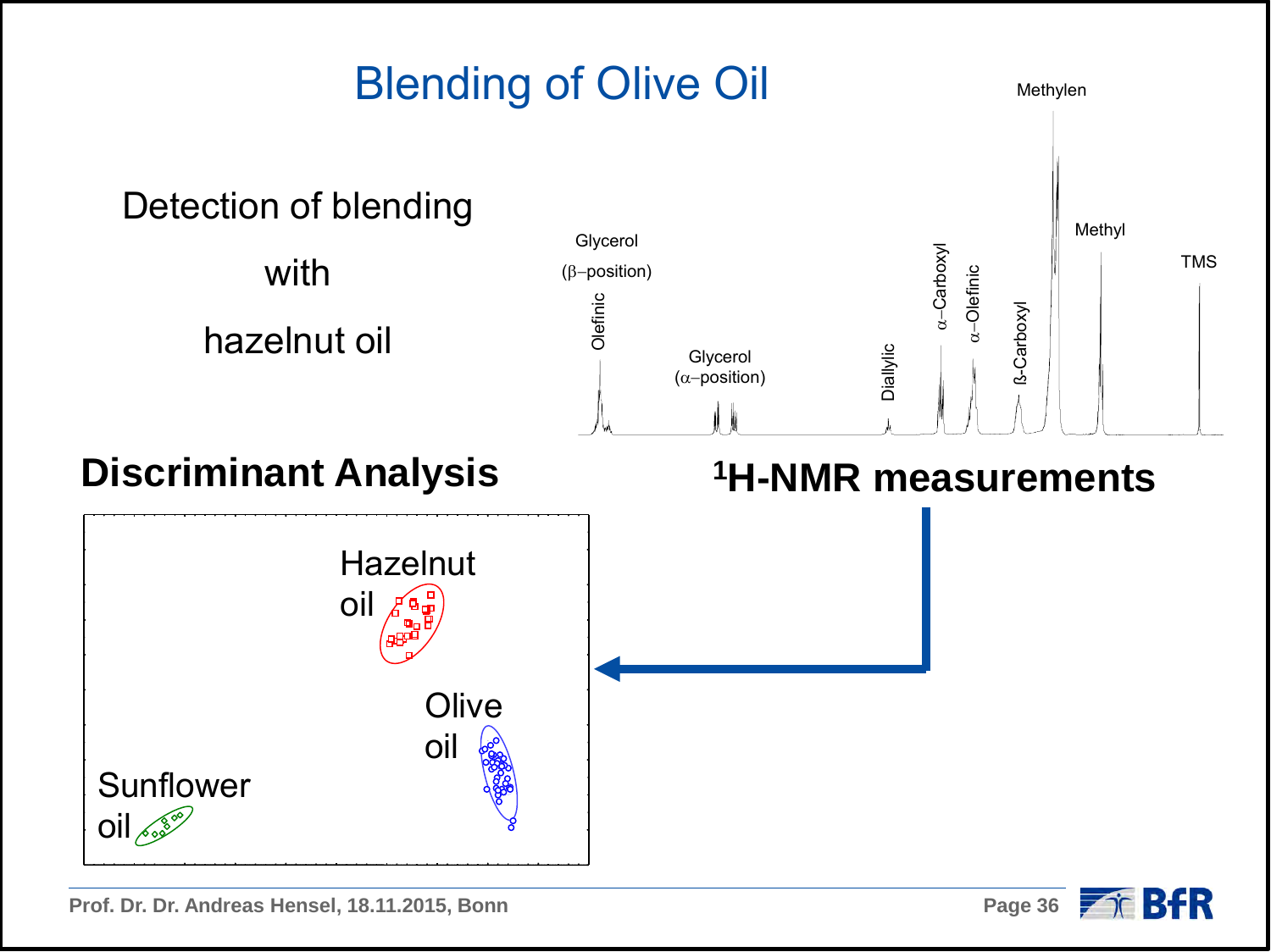